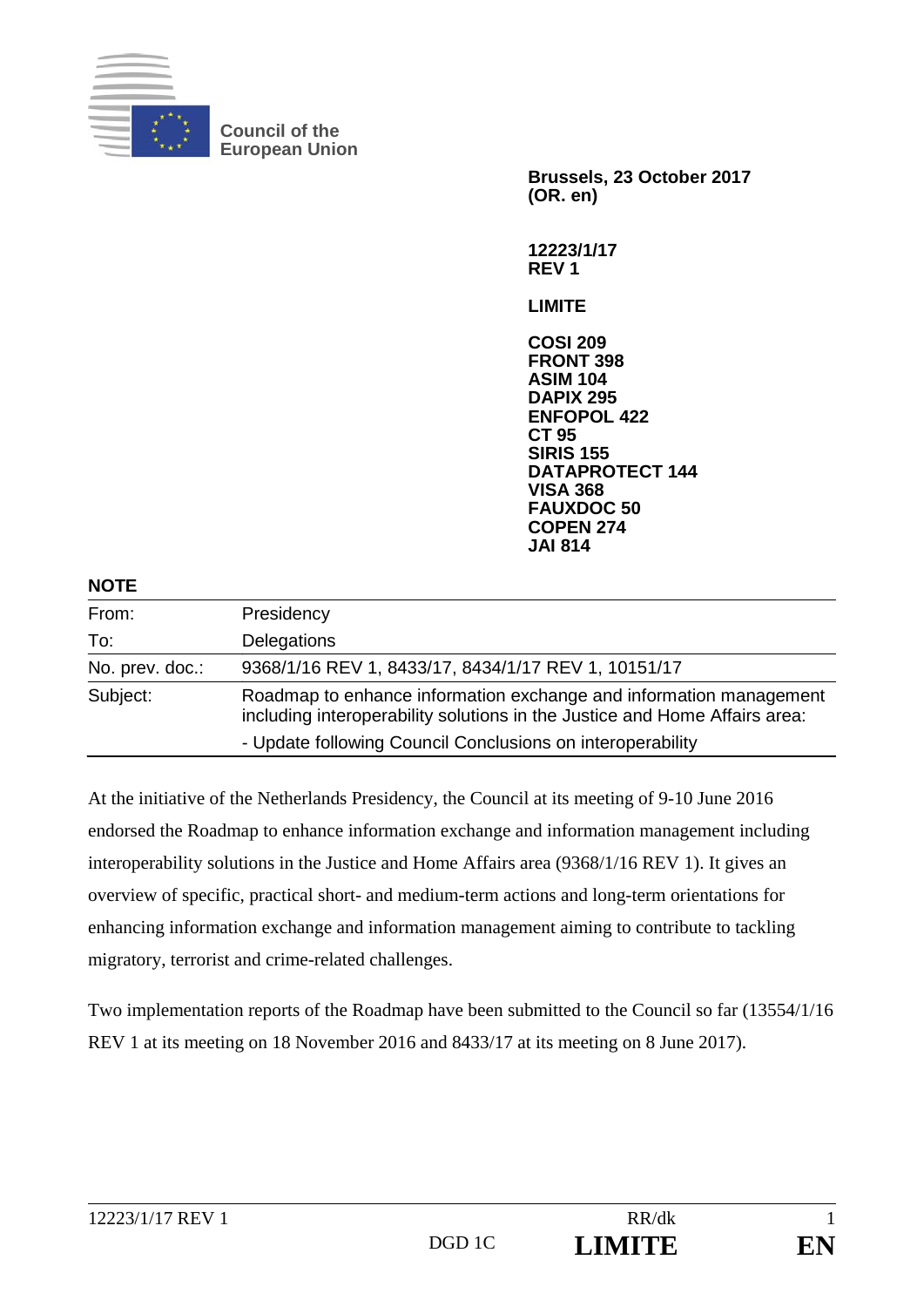In its Conclusions on the way forward to improve information exchange and ensure the interoperability of EU information systems of 8 June 2017, the Council invited the Presidency to **update the Roadmap** as a comprehensive tool within the Council, incorporating the recommendations of the High-Level Expert Group on Information Systems and Interoperability in line with these Conclusions, the actions of the updated Information Management Strategy (IMS) for EU internal security, and all other relevant actions contributing to the guidance, implementation and monitoring of various activities aimed at improving information management and the interoperability of EU information systems in the area of Justice and Home Affairs with a coherent approach seeking synergy and avoiding overlaps.

The Presidency has therefore prepared a proposal to update the Roadmap in line with the aforementioned Council Conclusions along the following lines:

- the recommendations of the High-Level Expert Group and some elements of the related Council Conclusions have been added either as new actions or as sub-actions of the existing ones;
- in the light of the recent developments, some related actions or sub-actions have been updated and subsumed under the same action;
- following the aforementioned changes, the structure of the document was slightly updated to reflect all the actions in a structured manner;
- the actions that can be considered completed have been moved to Chapter 5 containing the list of the completed actions (no actions have been removed).

This proposal was presented at the meeting of DAPIX: Friends of the Presidency on interoperability of EU information systems on 5 October 2017, and was updated taking into account delegations' written comments.

An overview of corresponding actions in the IMS action list is added as an Annex to the Roadmap.

*Delegations are invited to consider the revised proposal for updating the Roadmap as set out in the annex in the view of submitting it to COSI and the Council for endorsement.*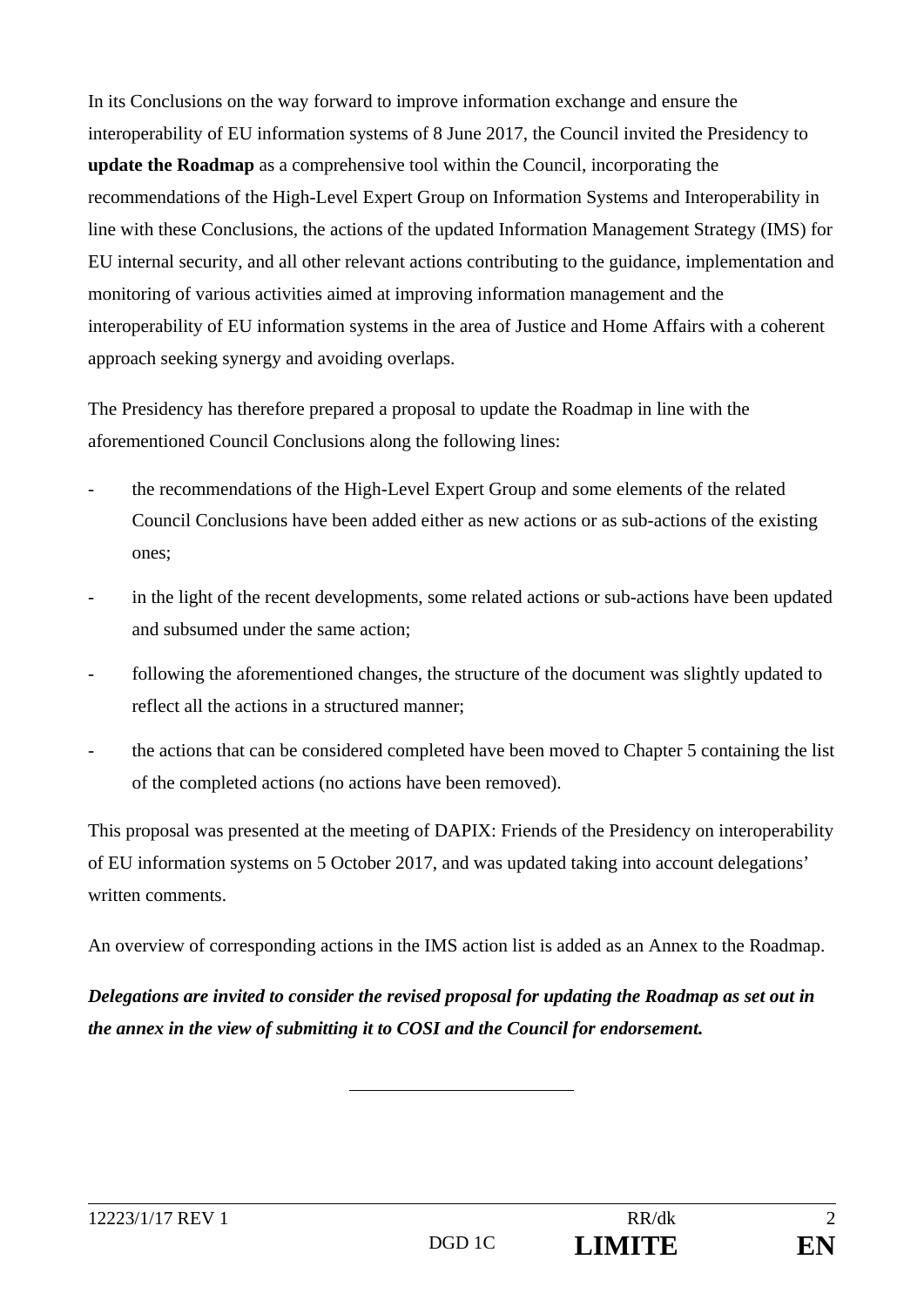#### **ROADMAP TO ENHANCE INFORMATION EXCHANGE AND INFORMATION MANAGEMENT INCLUDING INTEROPERABILITY SOLUTIONS IN THE JUSTICE AND HOME AFFAIRS AREA**

#### **CHAPTER 2A: HORIZONTAL ACTIONS AIMED AT IMPROVING INFORMATION MANAGEMENT AND INTEROPERABILITY SOLUTIONS EXCHANGE IN THE AREA OF LAW ENFORCEMENT AND OF JUDICIAL COOPERATIONJUSTICE AND HOME AFFAIRS**

#### **Theme 1: Better information management, interoperability and, access to information, data quality and data protection**

| No.<br>(No. of<br>initial<br>action) | Objective                                                                                                                                                                                             | Action                                                                                                                                                                                                                                                                                                                                                                                                                                                                                                                                                                                                                                                                                                                                                                                                                                                                                                                                                                                                                                                                                       | Primary<br>Responsible<br>Party/Parties                                                                                                              | Stake-holders                                                                                              | Timetable                                                                              | Monitoring                                                                                   |
|--------------------------------------|-------------------------------------------------------------------------------------------------------------------------------------------------------------------------------------------------------|----------------------------------------------------------------------------------------------------------------------------------------------------------------------------------------------------------------------------------------------------------------------------------------------------------------------------------------------------------------------------------------------------------------------------------------------------------------------------------------------------------------------------------------------------------------------------------------------------------------------------------------------------------------------------------------------------------------------------------------------------------------------------------------------------------------------------------------------------------------------------------------------------------------------------------------------------------------------------------------------------------------------------------------------------------------------------------------------|------------------------------------------------------------------------------------------------------------------------------------------------------|------------------------------------------------------------------------------------------------------------|----------------------------------------------------------------------------------------|----------------------------------------------------------------------------------------------|
| 1(4)                                 | Improve<br>information<br>management by<br>pursuing three<br>interoperability<br>solutions as<br>identified by the<br>High-Level<br>Expert Group on<br>information<br>systems and<br>interoperability | A) The Commission to wWork towards a European search portal<br>capable of searching in parallel all relevant EU systems in the areas<br>of border, security and asylum. The possibility of access to Europol<br>data through the European search portal should also be examined<br>together with Europol, and it should be explored, in consultation<br>with Interpol, whether Interpol's databases could be accessed<br>through a European search portal and, if so, which databases and<br>under what conditions.<br>B) Explore the future implementation of a shared biometric<br>matching service for all types of biometric data and analyse its use<br>for the purpose of flagging the existence of biometric data from<br>other systems, including the analysis, together with Europol, of<br>how such a shared biometric matching service could also be used to<br>cross-check Europol data.<br>C) Eexplore the future establishment of a common identity<br>repository, including examining, together with Europol, the<br>possibility of including Europol data in such repository | A) Commission<br><b>B</b> ) Commission<br>C) Commission<br>eu-LISA<br><b>EDPS</b><br><b>FRA</b><br><b>Member States</b><br>Europol<br><b>Frontex</b> | eu-LISA<br>Europol<br>Eurojust<br>Frontex<br>Interpol<br><b>EDPS</b><br><b>FRA</b><br><b>Member States</b> | Legislative<br>proposal by<br>December<br>2017/early 2018<br>Implementation<br>by 2020 | COSI<br>DAPIX FoP<br>Interoperability<br>$0$ f $E$ U<br><b>Information</b><br><b>Systems</b> |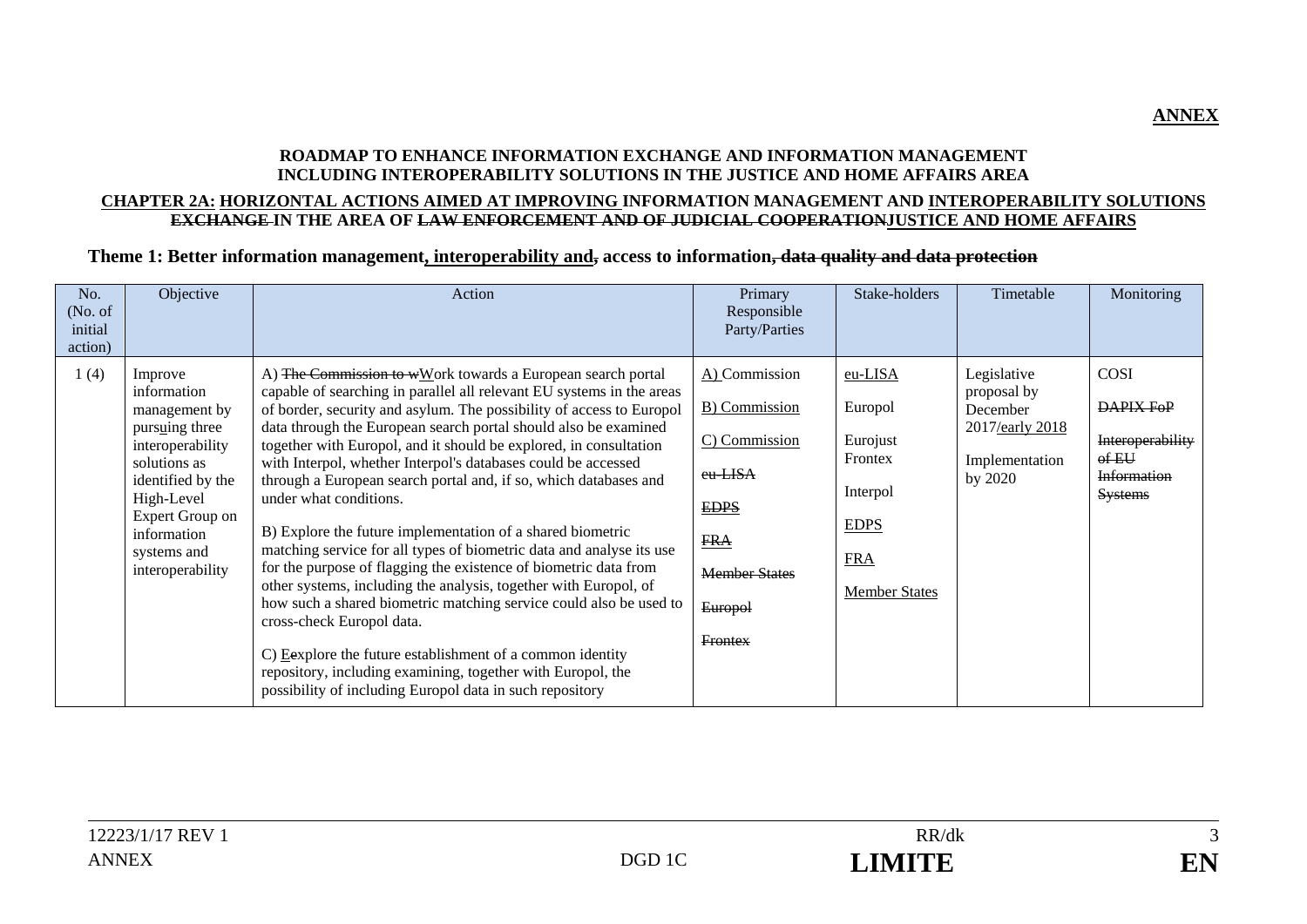| 2(5) | Improve<br>information<br>management by<br>improving access<br>to information<br>and pPursueing<br>other aspects of<br>interoperability<br>and<br>interoperability<br>with other<br>systems or<br>information<br>exchange<br>mechanisms | A) Commission to explore options for law enforcement access to<br>EU information systems for achieving greater simplification,<br>consistency, effectiveness and attention to operational needs, and to<br>make corresponding legislative proposals providing a necessary<br>framework to facilitate such access in compliance with data<br>protection principles.<br>BA) Consider eEstablishing a Universal Messaging Format (UMF)<br>governance at EU level, enabling a structured decision-making<br>process and change management mechanism. eu-LISA to invest in<br>the creation of 'translators' between UMF and SIS/VIS <sup>1</sup> .<br>ED) Continue to develop the import control system and undertake a<br>feasibility study to further explore the technical, operational and<br>legal aspects of interoperability of the security and border<br>management systems with customs systems. | A) Commission<br>B) Commission<br>eu-LISA<br><b>Member States</b> | Europol<br>Eurojust<br>Frontex<br>Interpol<br>eu-LISA<br><b>Member States</b><br><b>CCWP</b> | A) December<br>2017/early 2018<br><b>BA</b> ) 2018<br>$\angle$ B) end 2018 | COSI<br>DAPIX FoP<br>Interoperability<br>$of EU$<br><b>Information</b><br><b>Systems</b> |
|------|-----------------------------------------------------------------------------------------------------------------------------------------------------------------------------------------------------------------------------------------|-------------------------------------------------------------------------------------------------------------------------------------------------------------------------------------------------------------------------------------------------------------------------------------------------------------------------------------------------------------------------------------------------------------------------------------------------------------------------------------------------------------------------------------------------------------------------------------------------------------------------------------------------------------------------------------------------------------------------------------------------------------------------------------------------------------------------------------------------------------------------------------------------------|-------------------------------------------------------------------|----------------------------------------------------------------------------------------------|----------------------------------------------------------------------------|------------------------------------------------------------------------------------------|
| 3    | Improve access<br>to information                                                                                                                                                                                                        | Explore options for law enforcement access to EU information<br>systems as proposed by the High-Level Expert Group for achieving<br>greater simplification, consistency, effectiveness and attention to<br>operational needs, and to make corresponding legislative proposals<br>providing a necessary framework to facilitate such access in<br>compliance with data protection principles.                                                                                                                                                                                                                                                                                                                                                                                                                                                                                                          | Commission                                                        | <b>Member States</b>                                                                         | December<br>2017/early 2018                                                | COSI                                                                                     |

**<sup>1</sup>** Current action 5 of IMS

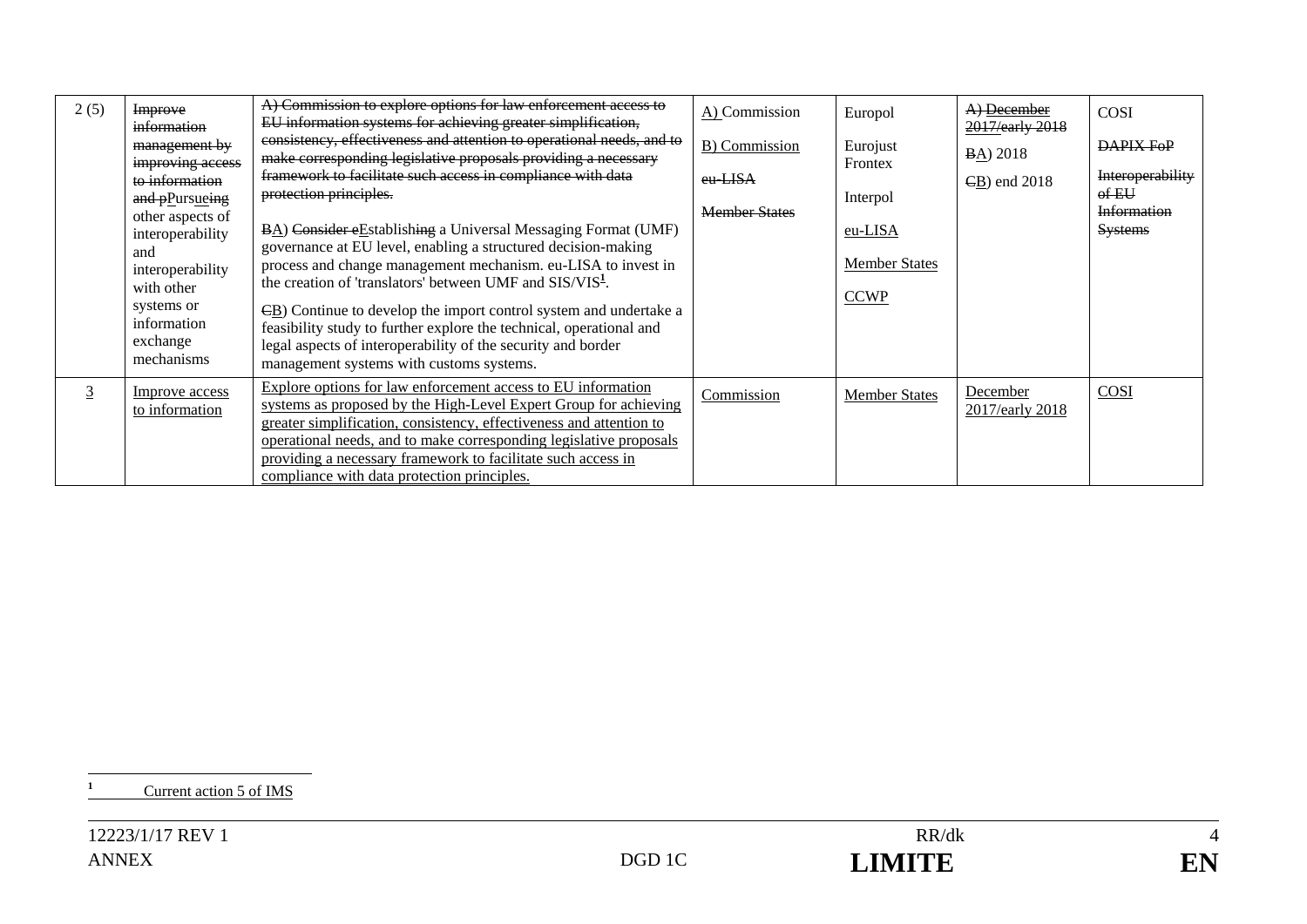### **Theme 2: Data quality and data protection**

| No.<br>(No. of<br>initial<br>action) | Objective               | Action                                                                                                                                                                                                                                                                                                                                                                                                                                                                                                                                                                                                                                                                                                                                                                                                                                                                                                                                                                                                                                                                                                                                                                                                                                              | Primary<br>Responsible<br>Party/Parties                                                                                                                                                                                                                                     | Stake-holders                                                                                                     | Timetable                                                                                                                                                       | Monitoring                                                                                            |
|--------------------------------------|-------------------------|-----------------------------------------------------------------------------------------------------------------------------------------------------------------------------------------------------------------------------------------------------------------------------------------------------------------------------------------------------------------------------------------------------------------------------------------------------------------------------------------------------------------------------------------------------------------------------------------------------------------------------------------------------------------------------------------------------------------------------------------------------------------------------------------------------------------------------------------------------------------------------------------------------------------------------------------------------------------------------------------------------------------------------------------------------------------------------------------------------------------------------------------------------------------------------------------------------------------------------------------------------|-----------------------------------------------------------------------------------------------------------------------------------------------------------------------------------------------------------------------------------------------------------------------------|-------------------------------------------------------------------------------------------------------------------|-----------------------------------------------------------------------------------------------------------------------------------------------------------------|-------------------------------------------------------------------------------------------------------|
| 34(2,<br>(20)                        | Enhance data<br>quality | A) Establish for all systems under the operational responsibility of<br>eu-LISA Aautomated data quality control mechanisms and<br>common data quality indicators to be developed by the<br>Commission, together with eu-LISA and its advisory groups<br>B) eu LISA to develop a central monitoring capacity for data<br>quality E) The Commission, together with eu LISA, to wWork<br>towards establishing a data warehouse and reporting functionalities<br>developing a central repository with anonymised data for reporting<br>and statistics <sup>2</sup><br>C) Disseminate common data quality indicators and minimum<br>standards with the help of joint manuals, best practices and<br>expertise among Member States. Member States, the Commission,<br>CEPOL and eu-LISA in cooperation with Europol and<br>Frontex <sub>1</sub> — to dDevelop relevant training modules on data quality<br>for staff responsible for feeding the systems at national level <sup>3</sup><br>D) Implement Tthe data quality roadmap prepared by eu-LISA to<br>be implemented by Member States, the Commission and eu-LISA<br>as far as possible<br>F) Ensure sufficient data quality in SIS by establishing minimum<br>data standards to be respected by MS | Commission<br>$A)$ , eu-LISA<br>$\underline{B}$ ) eu-LISA,<br>Commission<br>$C)$ eu-LISA,<br>Member States,<br>Commission,<br><b>CEPOL</b><br>D) Member States,<br>Commission, eu-<br><b>LISA</b><br><b>Member States</b><br>Europol, Eurojust,<br>Frontex.<br><b>CEPOL</b> | <b>COMCommissi</b><br>$_{\text{on}}$<br><b>Member States</b><br>Europol,<br>Eurojust,<br>Frontex,<br><b>CEPOL</b> | A) $\&C$ ) 2018<br>B) 2018/2019 or<br>earlier depending<br>on need for legal<br>changes to the<br>mandate of eu-<br><b>LISA</b><br>D) ongoing<br>E) $&$ F) 2018 | DAPIX FOP<br><b>COPEN WP</b><br>SIS/<br><b>SIRENE WP</b><br>Governing<br><b>Bodies EU</b><br>agencies |

<sup>2</sup> Current action 4 of IMS<br> **Current action 4 of IMS**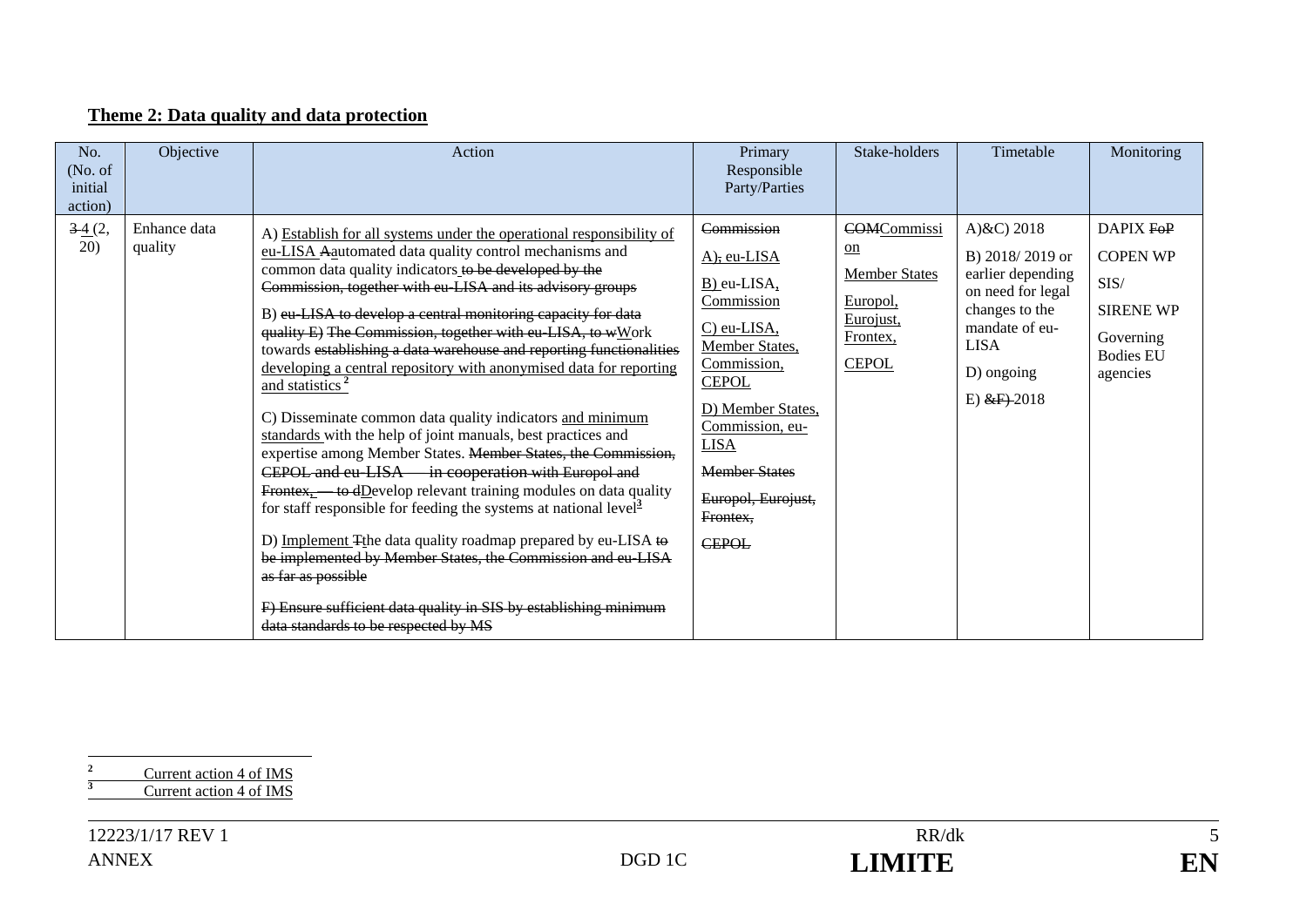| 45(3) | Ensure full     | A) Analyse, develop and promote privacy-by-design solutions, in                                             | A) Commission,   | Europol,    | 2017/2018 legally | DAPIX FOP |
|-------|-----------------|-------------------------------------------------------------------------------------------------------------|------------------|-------------|-------------------|-----------|
|       | compliance with | particular in view of legal initiatives Privacy by design to always                                         |                  | Eurojust,   | and 2018 -2020    |           |
|       | data protection | be considered, both under the existing legal framework and in                                               | eu-LISA          | Frontex.    | operational       |           |
|       | and security    | future initiatives.                                                                                         |                  |             | processes.        |           |
|       | requirements    |                                                                                                             | B) Member States | <b>EDPS</b> | awareness.        |           |
|       |                 | B) Share experiences, practices and insights with a view to<br>implementing the EU data protection package. |                  | <b>FRA</b>  |                   |           |



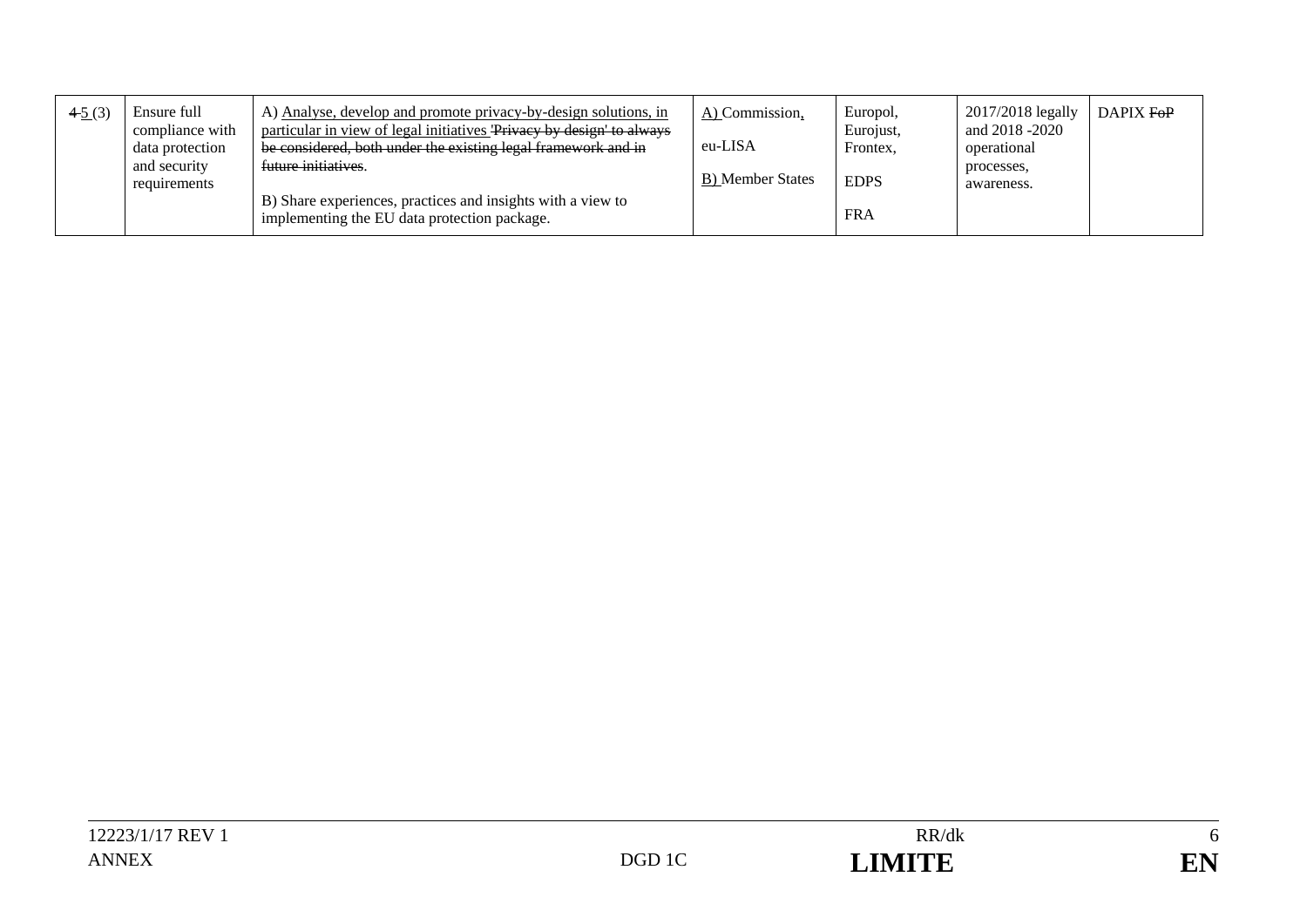## **CHAPTER 2B: STRENGTHEN INFORMATION MANAGEMENT AND INTEROPERABILITY SOLUTIONS EXCHANGE IN THE AREA OF LAW ENFORCEMENT AND JUDICIAL COOPERATION**

### **Theme 21: Stronger cross-border cooperation and improving information exchange**

| No.<br>(No. of<br>initial<br>action) | Objective                                                                                                                                    | Action                                                                                                                                                                                                                                                                                                                                                                                                                                                                                                                                                                                                                                                                                                                                                 | Primary<br>Responsible<br>Party/Parties                                                                                           | Stake-holders                                                                                     | Timetable                                                                                                        | Monitoring                                                 |
|--------------------------------------|----------------------------------------------------------------------------------------------------------------------------------------------|--------------------------------------------------------------------------------------------------------------------------------------------------------------------------------------------------------------------------------------------------------------------------------------------------------------------------------------------------------------------------------------------------------------------------------------------------------------------------------------------------------------------------------------------------------------------------------------------------------------------------------------------------------------------------------------------------------------------------------------------------------|-----------------------------------------------------------------------------------------------------------------------------------|---------------------------------------------------------------------------------------------------|------------------------------------------------------------------------------------------------------------------|------------------------------------------------------------|
| $5-6(6,$<br>8                        | Enhance<br>cooperation and<br>expertise of<br>practitioners<br>including<br>understanding of<br>each other's<br>practices and<br>backgrounds | A) (Further) develop national training and awareness raising<br>programmes for law enforcement and public prosecution, including<br>joint training, in cooperation with relevant EU agencies.<br>B) Continue to develop cross-border exchange programmes with<br>practitioners. Practitioners including staff from Single Points of<br>Contact (SPOCs), Police and Customs Cooperation Centres<br>(PCCC's) and other should be involved in developing and applying<br>the mentioned programmes.<br>C) Strengthen Police and Customs Cooperation Centres (PCCCs)<br>and their cooperation with SPOCs while ensuring a centralised<br>(national or at least state level) overview and monitoring of cross-<br>border information exchange. $\frac{4}{3}$ | A) Member States<br><b>B)</b> CEPOL<br>C) Member States<br><b>EJN</b><br>eu-LISA<br><b>SIRENE Bureaux</b>                         | Europol<br>Eurojust<br>Commission<br>Interpol<br>EJN<br>eu-LISA<br><b>Member States</b>           | Ongoing                                                                                                          | DAPIX FOP<br><b>LEWP</b><br><b>CCWP</b>                    |
| 67(7)                                | Improve cross-<br>border law<br>enforcement<br>cooperation<br>between SPOCs<br>and information<br>exchange                                   | A) Fully introduce Single Points of Contact (Establish SPOCs) for<br>cross-border law enforcement information exchange in all Member<br>States -including 24/7 availability in relation to Article 7 of the<br>Additional Protocol to the Council of Europe Convention on the<br>Prevention of Terrorism based on the guidelines 10492/14 and the<br>SPOC Guidelines for international law enforcement information<br>exchange 6721/14.<br>B) Develop training and exchange programmes for SPOC<br>personnel <sup>3</sup>                                                                                                                                                                                                                              | A) Member States<br><b>CEPOL</b><br><b>B)</b> Member States<br><b>CEPOL</b><br>C) Member States<br>D) Member States<br>Commission | Europol<br>Eurojust<br>European<br>Commission<br>(OLAF, DG<br><b>TAXUD)</b><br>eu-LISA<br>Frontex | A) Ongoing $-$<br>completion in<br>2018<br>B) Ongoing<br>$CB$ ) 2018<br>$\underline{D}$ C) Ongoing<br>$D$ ) 2018 | DAPIX FOP<br><b>COPEN WP</b><br><b>LEWP</b><br><b>CCWP</b> |

<sup>4</sup> Current action 7 of IMS

 $7\phantom{.0}$ EN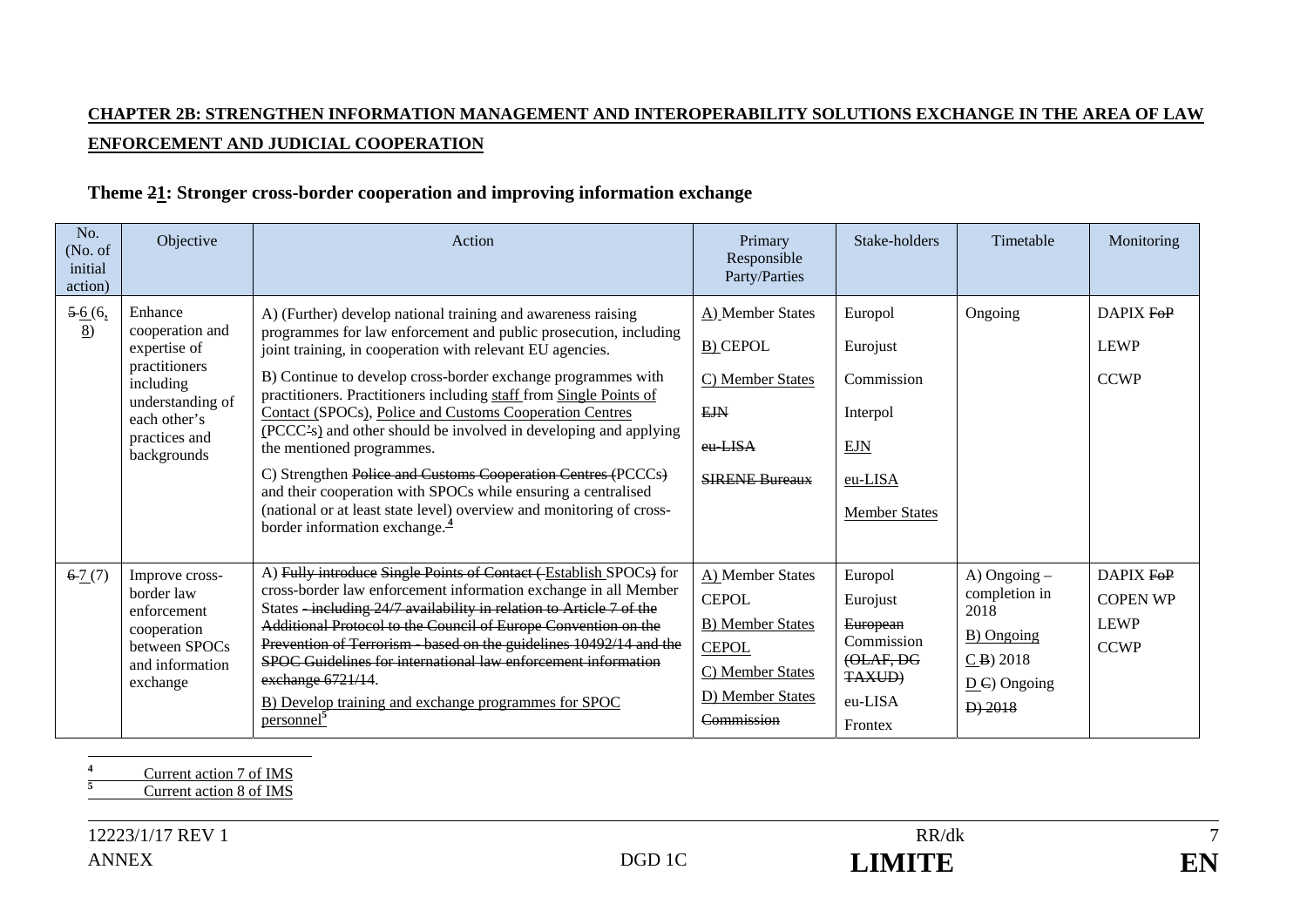|           |                                 | BC) Study the feasibility of Computer Aided Translation to reduce<br>both the information exchange lag and the burden on the staff in<br>SPOCs. <sup>6</sup>                                                                                                                                                                                                  |                  |                 | E) Ongoing          |              |
|-----------|---------------------------------|---------------------------------------------------------------------------------------------------------------------------------------------------------------------------------------------------------------------------------------------------------------------------------------------------------------------------------------------------------------|------------------|-----------------|---------------------|--------------|
|           |                                 | ED) Develop/introduce effective case management and workflow<br>solutions specifically for SPOCs with a view to mutual legal<br>assistance cooperation <sup>7</sup> . Such solutions require tailor made<br>elements to fulfil national demands and this initiative should only<br>provide assistance. Hence using (specific) solutions cannot be<br>binding. |                  |                 |                     |              |
|           |                                 | D) Consider the establishment of common platform (Working Party<br>within the Council or Support group to DAPIX) in order to carry<br>out regular meetings between the Heads of SPOC to discuss up to-<br>date issues. <sup>8</sup>                                                                                                                           |                  |                 |                     |              |
| $7-8(14)$ | Improve the                     | A) Facilitate access to ECRIS for all relevant authorities and                                                                                                                                                                                                                                                                                                | A) Member States | Europol         | A) Ongoing          | <b>COPEN</b> |
|           | sharing of<br>criminal records, | increase use of the system.                                                                                                                                                                                                                                                                                                                                   | Eurojust         | <b>Eurojust</b> | <b>B) ECRIS-TCN</b> |              |
|           | particularly                    | B) Commission to $eEx$ plore the possibility of interoperability of                                                                                                                                                                                                                                                                                           |                  |                 | proposal issued in  |              |
|           | relating to<br>terrorism        | ECRIS-TCN with the future shared biometric matching service and<br>if appropriate the common identity repository.                                                                                                                                                                                                                                             | B) Commission    | Frontex         | 2017                |              |
|           | convictions                     |                                                                                                                                                                                                                                                                                                                                                               | C) Member States | <b>OLAF</b>     | $C$ ) 2019          |              |
|           |                                 | C) Additionally, consider solutions (other than the ECRIS system)<br>to allow the pro-active sharing of convictions data, in particular<br>relating to terrorism; and, as appropriate, assess the legal and<br>practical feasibility of implement a solution which includes making<br>certain convictions data available to the relevant authorities.         |                  | eu-LISA         |                     |              |

<sup>6</sup><br>
<sup>7</sup><br> **8** Current action 8 of IMS<br> **8** Moved to completed actions.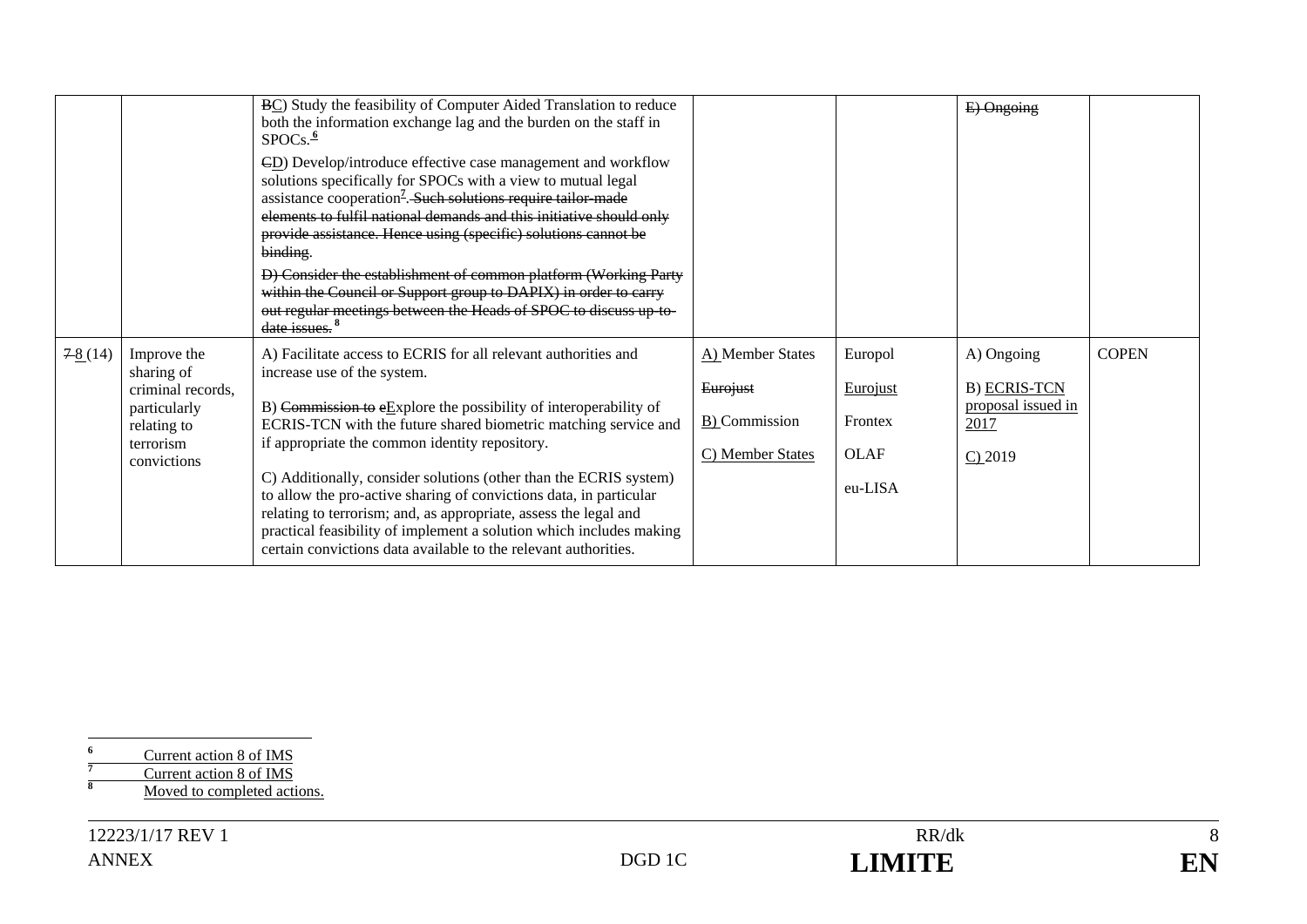| 89           | Facilitate cross-<br>border the<br>information<br>exchange between<br>judicial<br>authorities                      | Commission to $p$ P resent a proposal for ensuring the sustainability<br>of e-CODEX, providing the necessary legal and technical<br>arrangements enabling eu-LISA to ensure its maintenance and<br>interoperability, so as to allow this agency to host e-CODEX<br>solutions by the            | Commission           | <b>Member States</b><br>e-Justice WP | end 2018                                                     | <b>COSI</b> |
|--------------|--------------------------------------------------------------------------------------------------------------------|------------------------------------------------------------------------------------------------------------------------------------------------------------------------------------------------------------------------------------------------------------------------------------------------|----------------------|--------------------------------------|--------------------------------------------------------------|-------------|
| 910          | Strengthen<br>European<br>response to travel<br>document fraud                                                     | Commission to tTake the necessary actions, including a legislative<br>proposal establishing the system of False and Authentic Documents<br>Online (FADO) on a more solid basis, while ensuring its continuity<br>and development                                                               | Commission           | <b>Member States</b>                 | 2018                                                         | COSISCIFA   |
| 1011<br>(16) | Streamline and<br>speed up<br>international<br>information<br>exchange by<br>automation of<br>manual<br>procedures | Develop the Automation of Data Exchange Process (ADEP)<br>project.<br>The project must ensure complementarity with existing information<br>management solutions especially with regard to Europol data, as<br>well as seek a low-cost, legally proof and user-friendly solution <sup>2</sup> . | <b>Member States</b> | Europol                              | Ongoing in<br>accordance with<br>the current IMS<br>project. | DAPIX FOP   |

<sup>9</sup> Current action 2 of IMS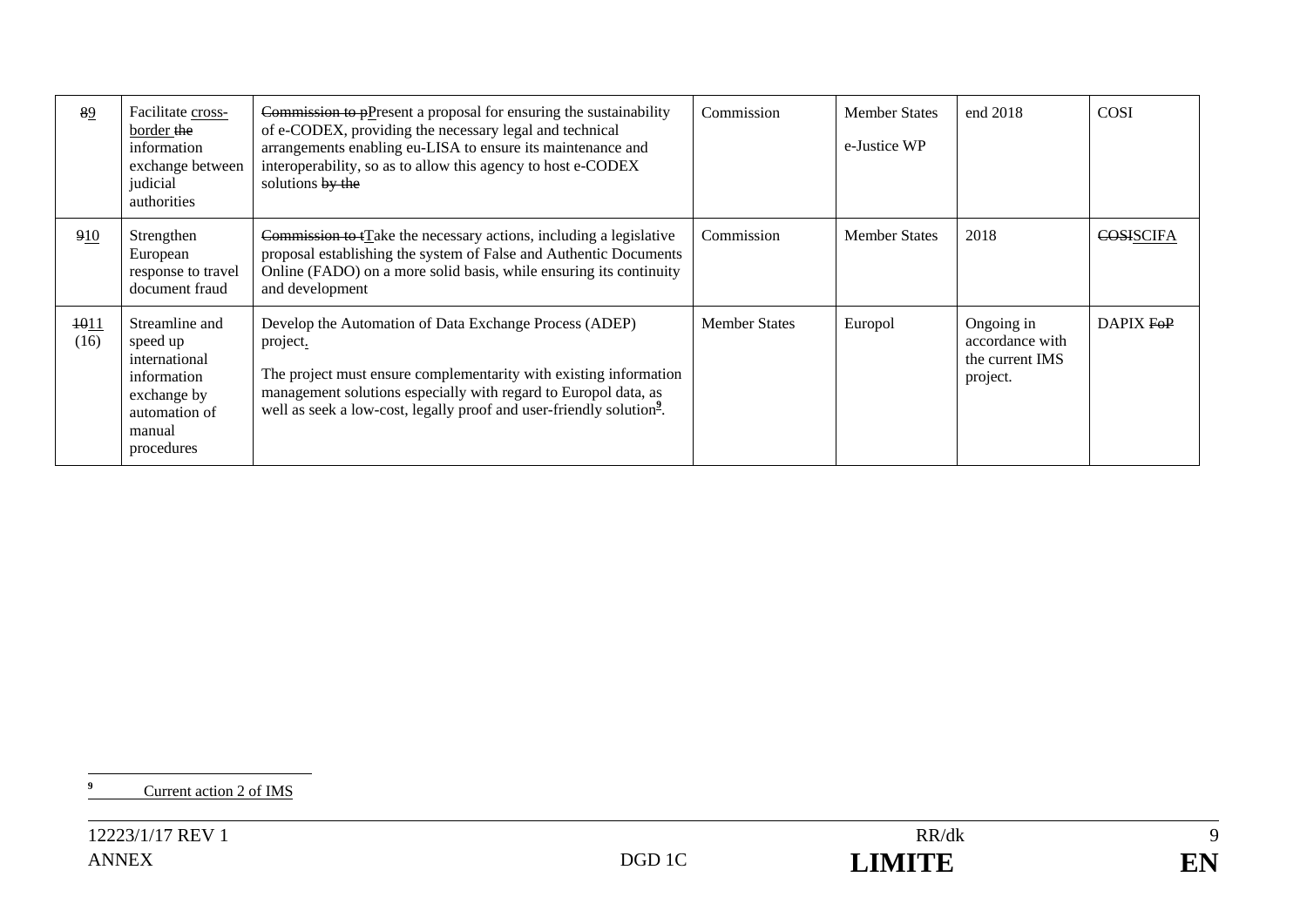| No. (No.<br>of initial<br>action) | Objective                                                                                      | Action                                                                                                                                                                                                                                                                                                                                                                                                                                                                                                                                                                             | Primary<br>Responsible<br>Party/Parties                                     | Stake-holders                     | Timetable                                        | Monitoring                                                                                                             |
|-----------------------------------|------------------------------------------------------------------------------------------------|------------------------------------------------------------------------------------------------------------------------------------------------------------------------------------------------------------------------------------------------------------------------------------------------------------------------------------------------------------------------------------------------------------------------------------------------------------------------------------------------------------------------------------------------------------------------------------|-----------------------------------------------------------------------------|-----------------------------------|--------------------------------------------------|------------------------------------------------------------------------------------------------------------------------|
| $\frac{11}{2}(9)$                 | Improve the<br>information<br>potential of EU<br>agencies                                      | Increase the data supply to Europol and Eurojust as well as<br>systematic sharing of cases as appropriate                                                                                                                                                                                                                                                                                                                                                                                                                                                                          | <b>Member States</b>                                                        | Europol<br>Eurojust               | Ongoing                                          | MB Europol<br>College of<br>Eurojust                                                                                   |
| $\frac{12}{13}$ (10)              | Europol to fully<br>use SIS, VIS and<br><b>EURODAC</b>                                         | A) Europol to fEully use its Europol's current permission to access<br>to SIS, VIS and EURODAC including by establishing technical<br>effective connections;<br>B) After undertaking these steps, identify possible obstacles to<br>batch cross-matching on these systems, and keep statistics and<br>provide analysis of use of the above-mentioned databases in similar<br>way as Member States are obliged to do.<br>C) The Commission and Europol to fFurther explore synergies<br>between the Europol data and other systems, notably the SIS-to<br>promote interoperability. | A) Europol<br><b>B</b> ) Europol<br>C) Europol,<br>Commission<br>$e$ u-LISA | <b>Member States</b><br>eu LISA   | Ongoing 2018                                     | MB Europol<br>MB eu-LISA<br>DAPIX FOP<br><b>Interoperabilit</b><br>$y \text{ of } EU$<br>Information<br><b>Systems</b> |
| $\frac{13 \cdot 14}{15}$          | Enhance the<br>coordination and<br>monitoring<br>capabilities of<br>Eurojust<br><b>Members</b> | Enable the setting up and connection of the members of the<br>Eurojust National Coordination System (ENCS) to the Eurojust's<br>Case Management System (CMS)                                                                                                                                                                                                                                                                                                                                                                                                                       | <b>Member States</b><br>Eurojust                                            | Europol<br>Frontex<br><b>OLAF</b> | Ongoing in view<br>of completion in<br>2017/2018 | College of<br>Eurojust                                                                                                 |

# **Theme 32: Strengthening EU agencies and improving the use of EU information systems**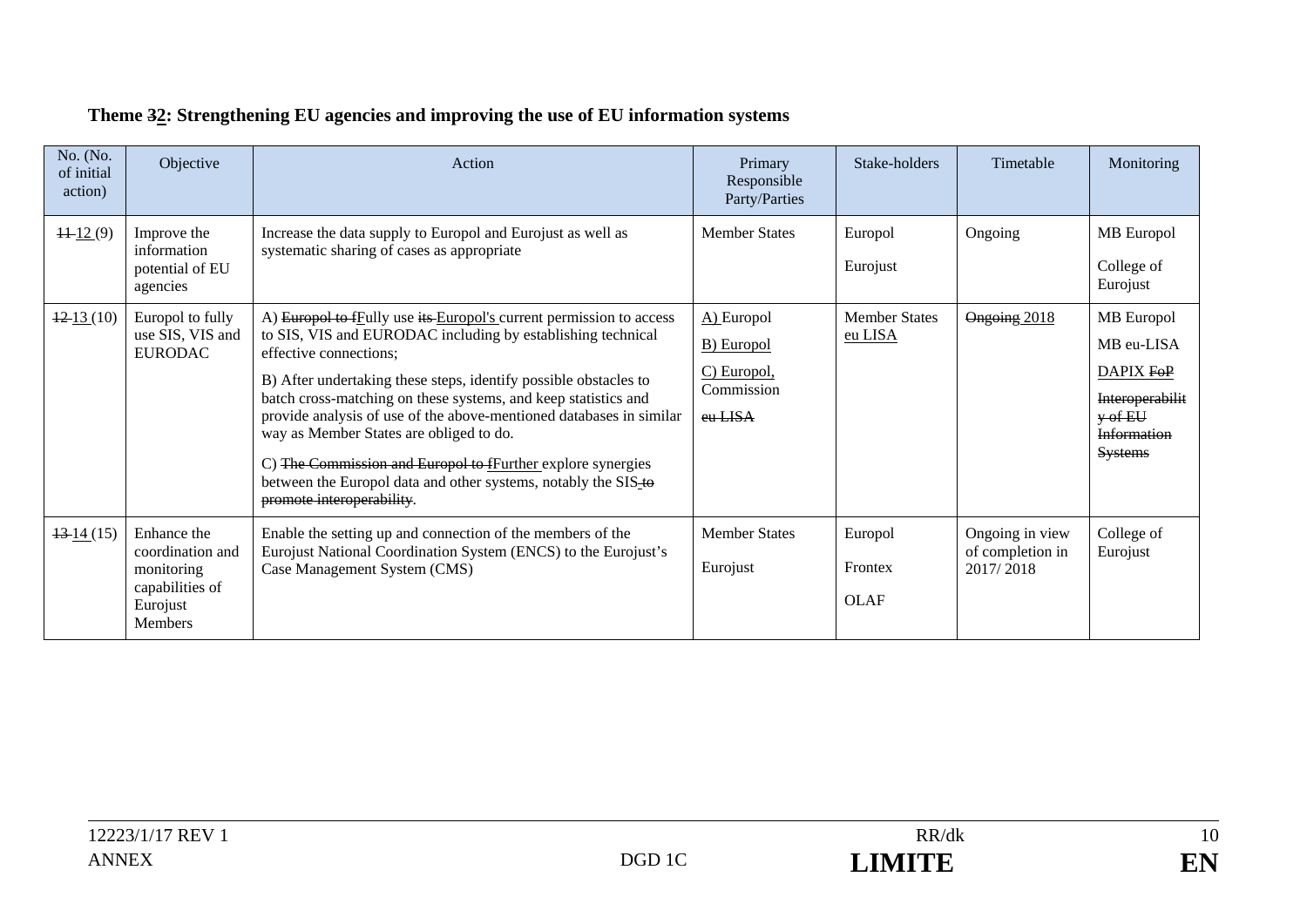| $\frac{14}{15}(11,$<br>12) | Enhance the<br>effectiveness of<br>using the<br>Schengen<br>Information<br>System (SIS) | A) Member States to rRedouble their Member States' efforts to<br>fully implement and use SIS in line with existing legal<br>requirements.<br>B) Law enforcement, border guard authorities and immigration<br>services should include, when available, identifiers in alerts (copy<br>passport, digital photo, biometrics, DNA-profiles to be considered)<br>on the basis of existing legal provisions; enable searches on<br>fingerprints and provision of facial image feedback in the case of a<br>hit. The workload for SIRENE Bureaux and other practitioners<br>should be assessed when further pursuing this action including<br>through solutions to interpret information easily.<br>C) Implementation of an Automated Fingerprint Identification<br>System (AFIS) functionality in the SIS within the central as well as<br>national system should be a top priority.<br>D) Revise the legal basis of the Schengen Information System<br>taking into account the evaluation undertaking by the Commission<br>(including new functionalities, extend the access of EU agencies<br>while fully taking into account the information owner principle and<br>the legal base of the agencies, facilitating access to hit information).<br>Further explore and decide if Member States' MS return orders can<br>and should be inserted in SIS.<br>E) Consider a solution to allow the reciprocal exchange of<br>information between Schengen, non-Schengen Member States and<br>Member States who are partially using the instruments associated<br>with Schengen. | A) Member States<br><b>B)</b> Member States<br>C) eu-LISA<br>$D$ ) Commission,<br>Council, European<br>Parliament<br>E) Commission | Europol<br>Eurojust<br>Frontex<br><b>SIRENE</b><br>Bureaux<br>eu-LISA | A) Gradual<br>ongoing process<br>depending on<br>national<br>availability and<br>possibilities.<br>B) 2017 (central<br>level) $/2018$<br>onward (national<br>level)<br>C) $2017/2018$<br>D) Ongoing<br>Expected<br>adoption by co-<br>legislators<br>2017Q1 2018<br>E) 2018 | $A)$ SIS/<br><b>SIRENE WP</b><br>B) MB eu-<br><b>LISA</b><br>SIS/VIS<br>Committee<br>$C)$ SIS/<br><b>SIRENE WP</b><br>SIS/VIS<br>Committee<br>D) Schengen<br>acquis<br><b>Working Party</b><br>E) Schengen<br><b>Working Party</b><br>(SIS/SIRENE<br>configuration) |
|----------------------------|-----------------------------------------------------------------------------------------|----------------------------------------------------------------------------------------------------------------------------------------------------------------------------------------------------------------------------------------------------------------------------------------------------------------------------------------------------------------------------------------------------------------------------------------------------------------------------------------------------------------------------------------------------------------------------------------------------------------------------------------------------------------------------------------------------------------------------------------------------------------------------------------------------------------------------------------------------------------------------------------------------------------------------------------------------------------------------------------------------------------------------------------------------------------------------------------------------------------------------------------------------------------------------------------------------------------------------------------------------------------------------------------------------------------------------------------------------------------------------------------------------------------------------------------------------------------------------------------------------------------------------------------------------------------------|------------------------------------------------------------------------------------------------------------------------------------|-----------------------------------------------------------------------|-----------------------------------------------------------------------------------------------------------------------------------------------------------------------------------------------------------------------------------------------------------------------------|---------------------------------------------------------------------------------------------------------------------------------------------------------------------------------------------------------------------------------------------------------------------|
|----------------------------|-----------------------------------------------------------------------------------------|----------------------------------------------------------------------------------------------------------------------------------------------------------------------------------------------------------------------------------------------------------------------------------------------------------------------------------------------------------------------------------------------------------------------------------------------------------------------------------------------------------------------------------------------------------------------------------------------------------------------------------------------------------------------------------------------------------------------------------------------------------------------------------------------------------------------------------------------------------------------------------------------------------------------------------------------------------------------------------------------------------------------------------------------------------------------------------------------------------------------------------------------------------------------------------------------------------------------------------------------------------------------------------------------------------------------------------------------------------------------------------------------------------------------------------------------------------------------------------------------------------------------------------------------------------------------|------------------------------------------------------------------------------------------------------------------------------------|-----------------------------------------------------------------------|-----------------------------------------------------------------------------------------------------------------------------------------------------------------------------------------------------------------------------------------------------------------------------|---------------------------------------------------------------------------------------------------------------------------------------------------------------------------------------------------------------------------------------------------------------------|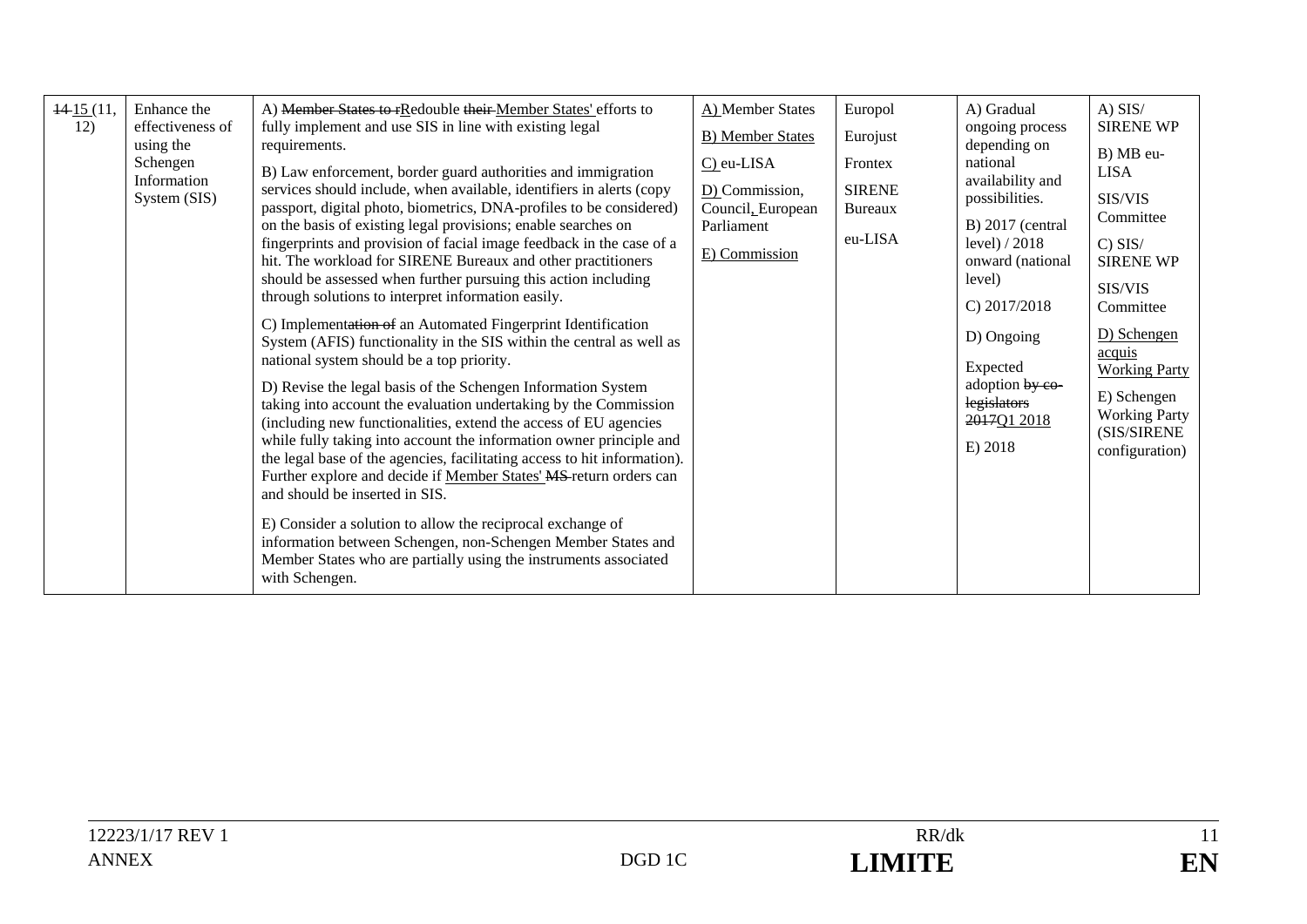| $\frac{15 \cdot 16}{13}$ | Ensure full the<br>use of Prüm<br>possibilities to<br>exchange DNA,<br>fingerprints, dna<br>and vehicle<br>registration data | A) Undertake EU pilots infringement procedures and if required<br>follow-up steps to enforce connections of Member States to the<br>Prüm network.<br>B) Identify key obstacles for:<br>i: the connection to the Prüm network;<br>ii: the full use of Prüm possibilities;<br>iii: solve the obstacles. $\frac{10}{10}$<br>C) Examine the possibility for Europol to become a partner in the<br>Prüm framework with a view to enabling the cross matching of<br>DNA, finger prints and vehicle registration data with third countries<br>with which Europol has an operational agreement while fully taking<br>the information-data owner principle into account <sup>11</sup> . | A)<br><b>COMCommission</b><br>B) Member States,<br><b>COMCommission</b><br>C) Commission | Europol<br>Eurojust<br><b>Frontex</b> | A) Ongoing,<br>B) Ongoing<br>C) 2018 | <b>COMCommis</b><br>sion<br>DAPIX FOP |
|--------------------------|------------------------------------------------------------------------------------------------------------------------------|--------------------------------------------------------------------------------------------------------------------------------------------------------------------------------------------------------------------------------------------------------------------------------------------------------------------------------------------------------------------------------------------------------------------------------------------------------------------------------------------------------------------------------------------------------------------------------------------------------------------------------------------------------------------------------|------------------------------------------------------------------------------------------|---------------------------------------|--------------------------------------|---------------------------------------|
|--------------------------|------------------------------------------------------------------------------------------------------------------------------|--------------------------------------------------------------------------------------------------------------------------------------------------------------------------------------------------------------------------------------------------------------------------------------------------------------------------------------------------------------------------------------------------------------------------------------------------------------------------------------------------------------------------------------------------------------------------------------------------------------------------------------------------------------------------------|------------------------------------------------------------------------------------------|---------------------------------------|--------------------------------------|---------------------------------------|

|    | Current action 6 of IMS |
|----|-------------------------|
| 11 | Current action 9 of IMS |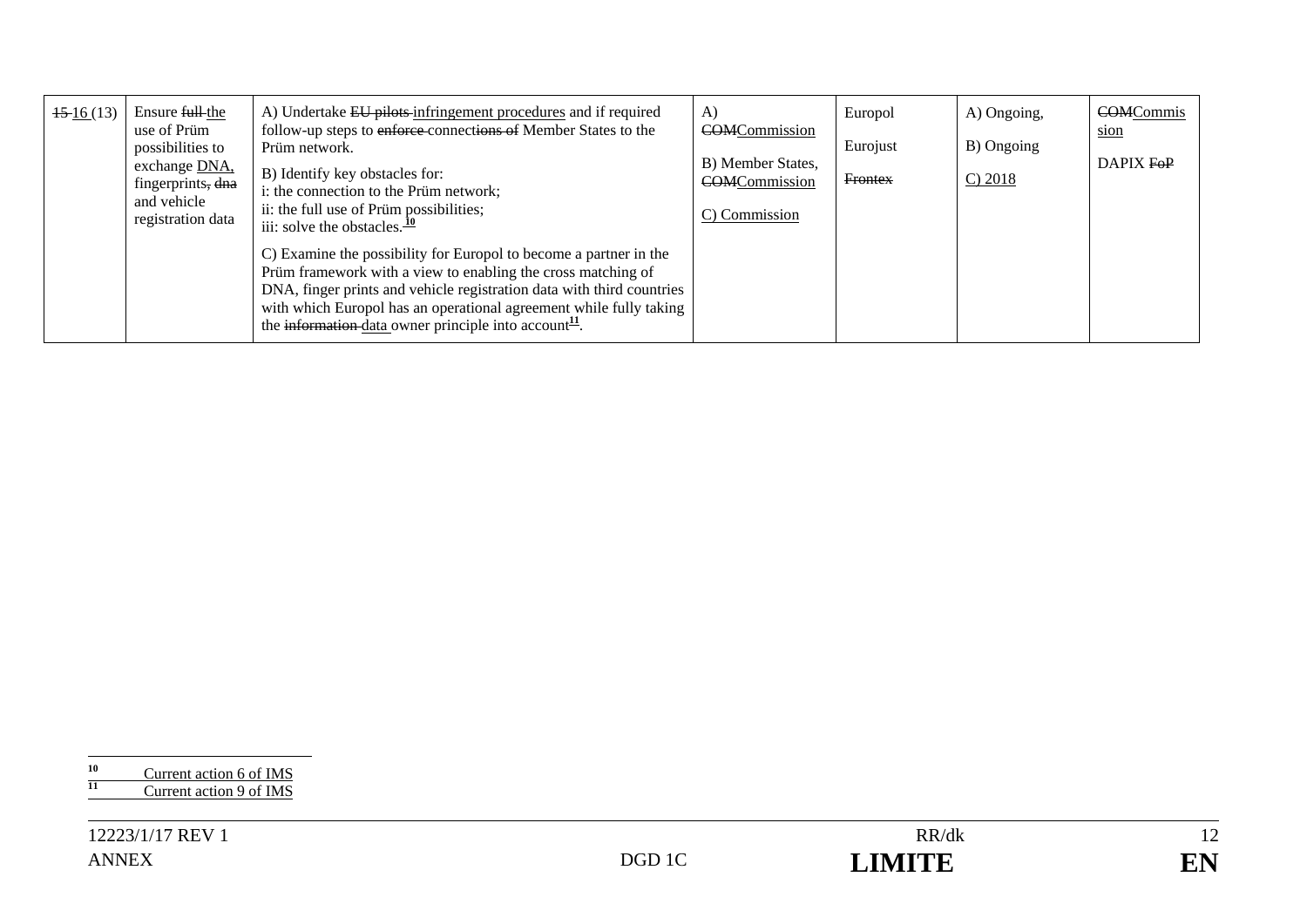### **CHAPTER 3: STRENGTHEN INFORMATION MANAGEMENT IN THE AREA OF COUNTER-TERRORISM**

### **Theme 1: Improving the use of SIS**

| No.      | Objective             | Action                                                               | Primary              | Stakeholders         | Timetable                | Monitoring |
|----------|-----------------------|----------------------------------------------------------------------|----------------------|----------------------|--------------------------|------------|
| (No. of) |                       |                                                                      | Responsible          |                      |                          |            |
| initial  |                       |                                                                      | Party/Parties        |                      |                          |            |
| action)  |                       |                                                                      |                      |                      |                          |            |
| $16-17$  | Ensure structural     | A) Member States will eCreate alerts once the agreed criteria are    | A) Member States,    | <b>SIRENE</b>        | 2016, ongoing            | COSI       |
| (18, 21) | information to        | met (unless there are important operational reasons not to do so),   | Commission           | <b>Bureaux</b>       |                          |            |
|          | <b>SIRENE Bureaux</b> | and SIRENE offices will exchange supplementary information as        | SIS VIS Committee    | Eurojust,            |                          |            |
|          | and SIS end users     | soon as such information is made available by the competent          |                      | Commission           |                          |            |
|          | on persons            | authorities. This should include relevant information in the alerts  | B) Member States,    | EC                   |                          |            |
|          | involved in           |                                                                      | SIS VIS Committee    |                      |                          |            |
|          | terrorism or          | B) Insert additional information based on criminal records (national |                      |                      |                          |            |
|          | terrorism related     | databases and ECRIS) with an alert                                   |                      |                      |                          |            |
|          | activity as well as   |                                                                      |                      |                      |                          |            |
|          | additional            |                                                                      |                      |                      |                          |            |
|          | information on        |                                                                      |                      |                      |                          |            |
|          | criminal records      |                                                                      |                      |                      |                          |            |
| 1718     | Make possible         | Create a new type of action (inquiry checks)                         | Co-legislators       | <b>Member States</b> | 2017-2018,               | COSI       |
| (23)     | that SIS alerts can   |                                                                      | Commission (EC),     | Commission           | ongoing (update          |            |
|          | call for              |                                                                      | <b>SIS/SIRENE WG</b> | Schengen acquis      | <b>SIS II Regulation</b> |            |
|          | preliminary and       |                                                                      |                      | <b>WP</b>            | and Decision)            |            |
|          | temporary holding     |                                                                      |                      |                      |                          |            |
|          | or detention          |                                                                      |                      |                      |                          |            |
|          | where sufficient      |                                                                      |                      |                      |                          |            |
|          | national legal        |                                                                      |                      |                      |                          |            |
|          | grounds are           |                                                                      |                      |                      |                          |            |
|          | available             |                                                                      |                      |                      |                          |            |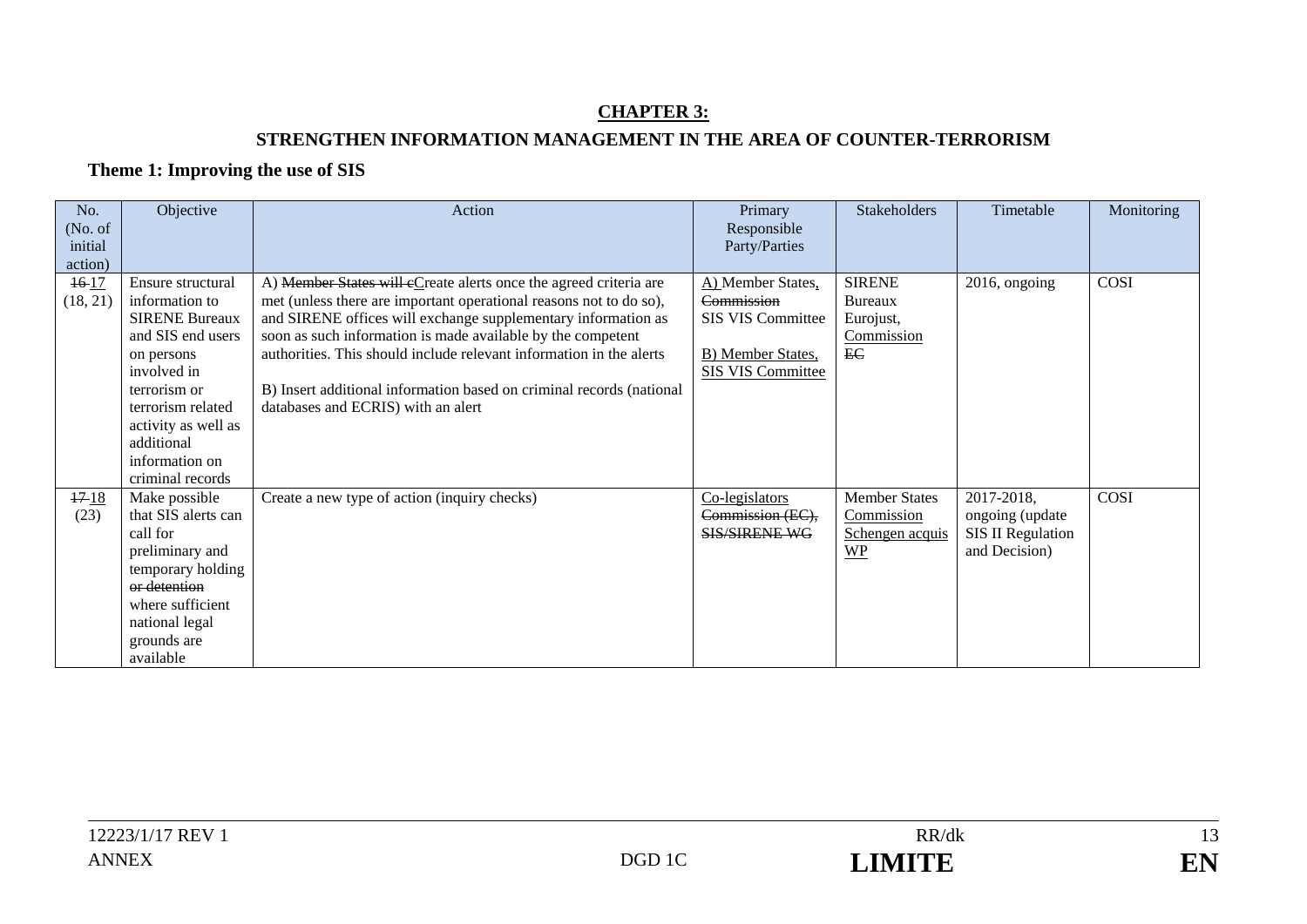| 1819<br>(24)      | Ensure that end<br>users are<br>equipped to<br>conduct discreet<br>and (where<br>national legal<br>ground are<br>available) specific<br>checks                 | Strengthen effective discreet and specific checks including through<br>training the trainers                                                                                                                                                                                                                                                                                                                                                                                                                                                                                                                                                                                                                                                                                                                                                                        | Commission EC,<br>Member States,<br>CEPOL, eu-LISA                                                                                                       | <b>SIRENE</b><br>Bureaux                                                     | 2016 (start),<br>ongoing                                                                                                                        | COSI        |
|-------------------|----------------------------------------------------------------------------------------------------------------------------------------------------------------|---------------------------------------------------------------------------------------------------------------------------------------------------------------------------------------------------------------------------------------------------------------------------------------------------------------------------------------------------------------------------------------------------------------------------------------------------------------------------------------------------------------------------------------------------------------------------------------------------------------------------------------------------------------------------------------------------------------------------------------------------------------------------------------------------------------------------------------------------------------------|----------------------------------------------------------------------------------------------------------------------------------------------------------|------------------------------------------------------------------------------|-------------------------------------------------------------------------------------------------------------------------------------------------|-------------|
| $19 - 20$<br>(25) | Ensure systematic<br>feedback on hits<br>or request for<br>immediate action<br>in SIS to SIRENE<br>Bureaux and the<br>issuer of an alert                       | A) Enable systematic real-time reporting of a hit in SIS to the<br>SIRENE Bureaux of the Member State where the hit occurs as well<br>as the Member State that issued the alert in cases of terrorism-<br>related alerts and alerts for which immediate action is required.<br>B) In the short-term, Member States to share information on<br>suspects of terrorism related activities held in the SIRENE hit<br>reporting forms with Europol's analysis project Travellers.<br>C) The Commission to work towards creating the targeted<br>registration of achieved SIS hits.<br>In the medium-term explore the feasibility of, possibilities for and<br>alternatives to the targeted registration of achieved SIS hits,<br>including the possible access by Europol thereto, and the improved<br>availability of supplementary information contained in SIS forms. | <b>SIS VIS</b><br>Committee, EC,<br><b>Europol</b><br>A) Member States<br><b>B)</b> Member States<br>C) Commission,<br>Member States, eu-<br><b>LISA</b> | <b>SIRENE</b><br>Bureaux, SIS<br>VIS Committee<br>Europol eu-<br><b>LISA</b> | $A)$ , B) 2017,<br>ongoing<br>C) Feasibility<br>study finalised<br>and presented to<br><b>SISVIS</b><br>Committee.<br>Implementation in<br>2018 | <b>COSI</b> |
| 20-21<br>(26)     | Ensure that<br>information of<br>extremist<br>speakers, who are<br>deemed to pose a<br>threat to public<br>order, is shared<br>between Member<br><b>States</b> | Make optimal use of SIS, primarily through Article 24.3, and in<br>accordance with national legislation, where appropriate issue alerts<br>for third country nationals who are not present on the territory of $\underline{a}$<br>Member StateMS.                                                                                                                                                                                                                                                                                                                                                                                                                                                                                                                                                                                                                   | Commission EC,<br>co-legislators,<br>follow-up Member<br><b>States</b>                                                                                   | <b>Member States</b><br>(e.g. SIRENE<br>Bureaux)                             | 2017, ongoing                                                                                                                                   | <b>COSI</b> |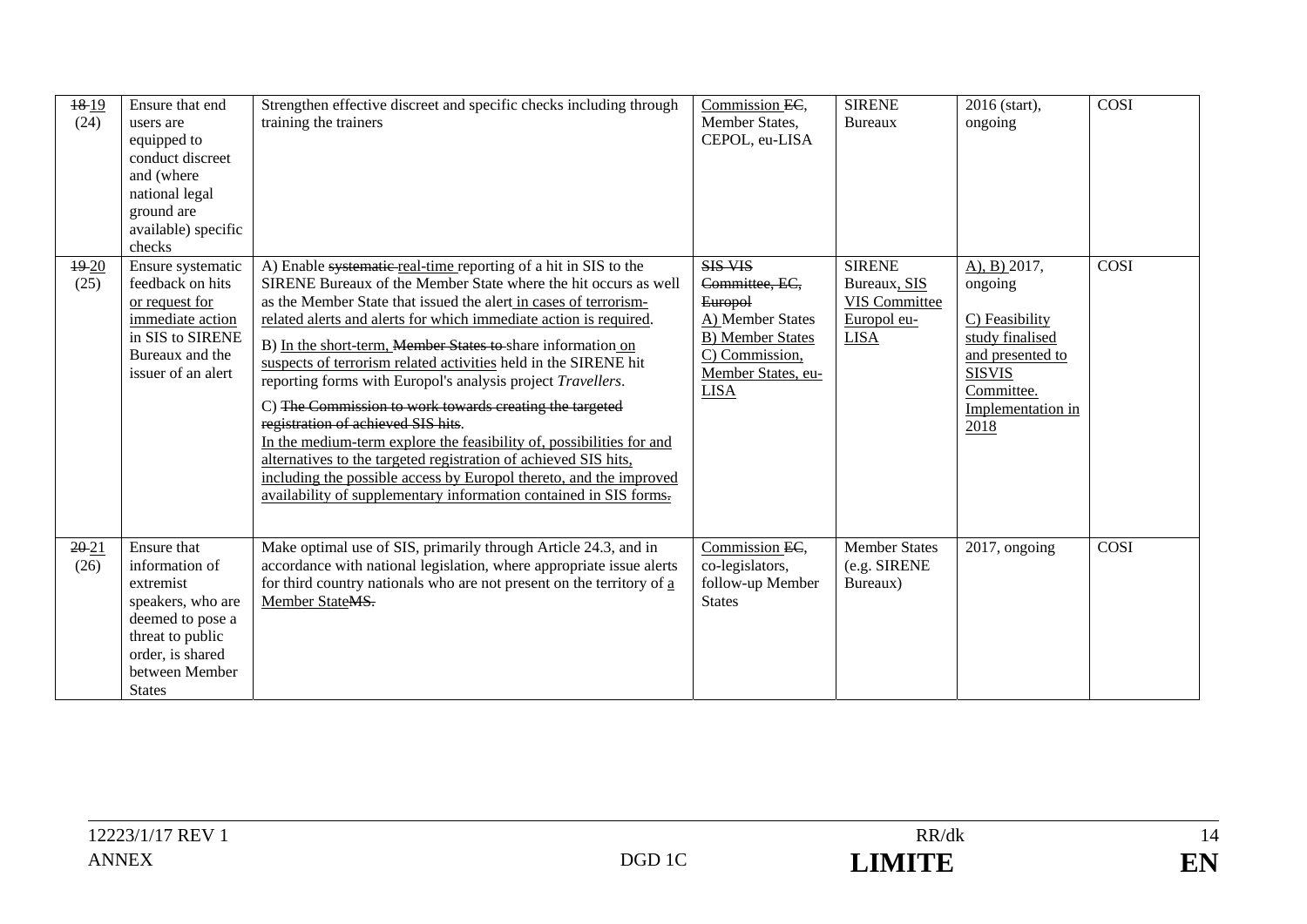| No.<br>(No. of)<br>initial<br>action) | Objective                                                                                                                                                                       | Action                                                                                                                                                                                                                                                                                                                                                | Primary<br>Responsible<br>Party/Parties                 | <b>Stakeholders</b>                        | Timetable                                                                              | Monitoring |
|---------------------------------------|---------------------------------------------------------------------------------------------------------------------------------------------------------------------------------|-------------------------------------------------------------------------------------------------------------------------------------------------------------------------------------------------------------------------------------------------------------------------------------------------------------------------------------------------------|---------------------------------------------------------|--------------------------------------------|----------------------------------------------------------------------------------------|------------|
| $21 - 22$<br>(30)                     | Ensure that<br>information on<br>FTF is<br>consistently and<br>systematically<br>uploaded to<br>European systems<br>and platforms and<br>synchronised<br>where possible         | Implement a consistent three-tier information sharing approach<br>regarding FRT by making optimal and consistent use of SIS, the<br>Europol Information System (EIS) and the relevant Focal Points at<br>Europol Implement a consistent information sharing approach<br>regarding FTF by making optimal and consistent use of SIS and<br>Europol data | Member States,<br>Europol                               | <b>SIRENE</b><br><b>Bureaux</b><br>eu-LISA | 2017, ongoing                                                                          | COSI       |
| $22 - 23$<br>(31)                     | <b>Ensure better</b><br>Increase the use<br>of the existing<br>secure channels<br>for exchange of<br>information<br>regarding<br>terrorism and<br>terrorism related<br>activity | A) Make better use of SIENA as a secure channel for the exchange<br>of law enforcement information regarding terrorism and terrorism<br>related activity<br>B) Consider introducing a 24/7 regime of work in order to improve<br>the effectiveness of channels                                                                                        | A) Member States,<br>Europol<br><b>B)</b> Member States | <b>TWP</b>                                 | A): Ongoing<br>$B$ ): 2017 (discus-<br>sion) - onward<br>(national<br>impleme-ntation) | COSI       |
| $23 - 24$<br>(32)                     | Ensure that<br><b>Member States</b><br>are informed on<br>all prosecutions<br>and convictions<br>on terrorist<br>offences in the<br>EU                                          | Transmit to Eurojust information on all prosecutions and<br>convictions on terrorist offences                                                                                                                                                                                                                                                         | Member States,<br>Eurojust                              | <b>TWP</b>                                 | Ongoing                                                                                | COSI       |

# **Theme 2: Improving the use of other EU and of international instruments**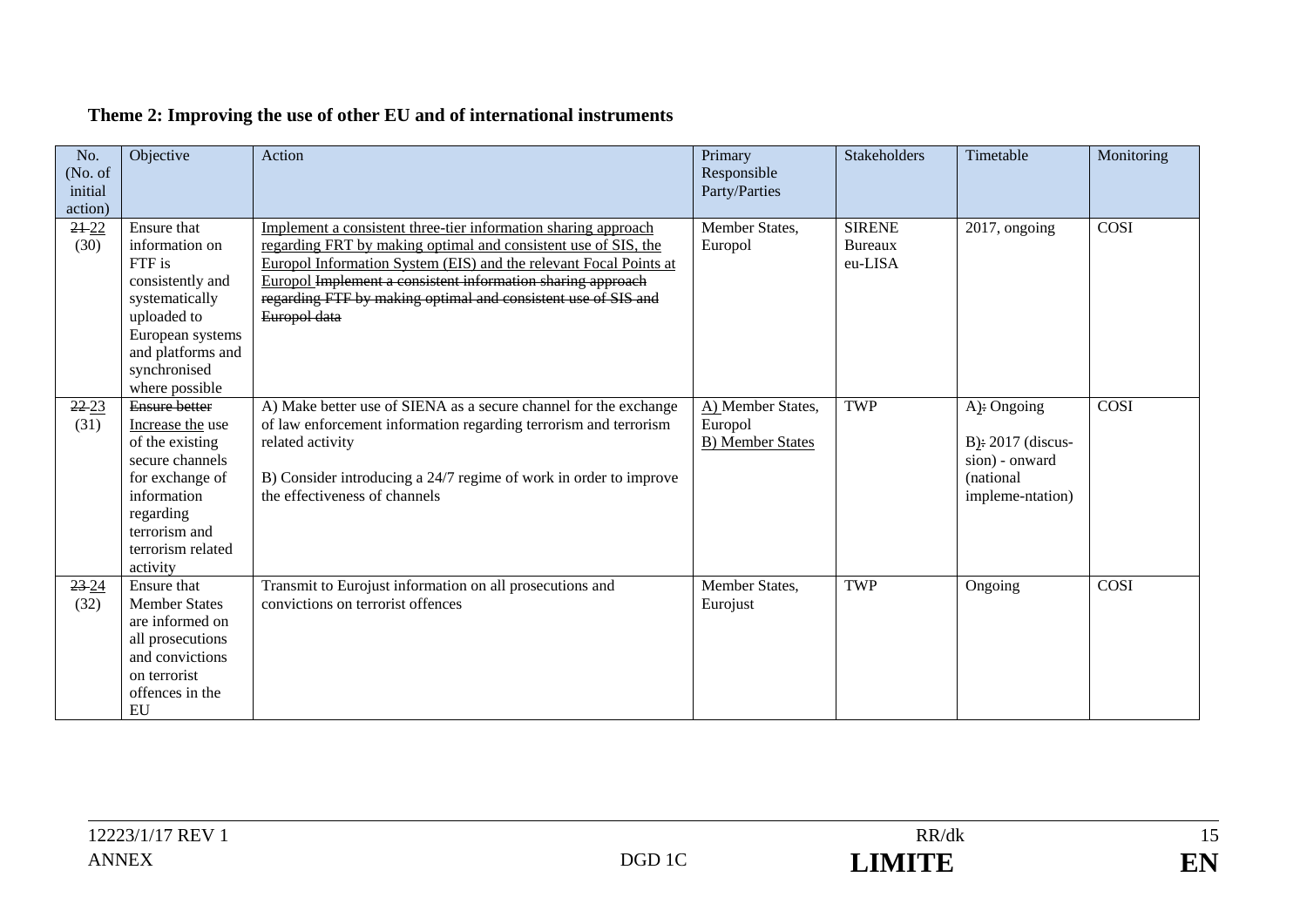| $24 - 25$ | Allow checks        | Insert documents associated to alerts on persons into the Interpol | Member States,       | eu-LISA  | Ongoing          | COSI |
|-----------|---------------------|--------------------------------------------------------------------|----------------------|----------|------------------|------|
| (28)      | against travel      | TDAWN when deemed necessary                                        | third countries,     |          |                  |      |
|           | documents that      |                                                                    | Interpol             |          |                  |      |
|           | have not yet been   |                                                                    |                      |          |                  |      |
|           | declared stolen,    |                                                                    |                      |          |                  |      |
|           | lost or invalidated |                                                                    |                      |          |                  |      |
| $25 - 26$ | Full connectivity   | Make the SLTD nationally available for automated and systematic    | <b>Member States</b> | Interpol | $2017$ , ongoing | COSI |
| (29)      | to SLTD at          | checks                                                             |                      |          |                  |      |
|           | external border     |                                                                    |                      |          |                  |      |
|           | crossings           |                                                                    |                      |          |                  |      |

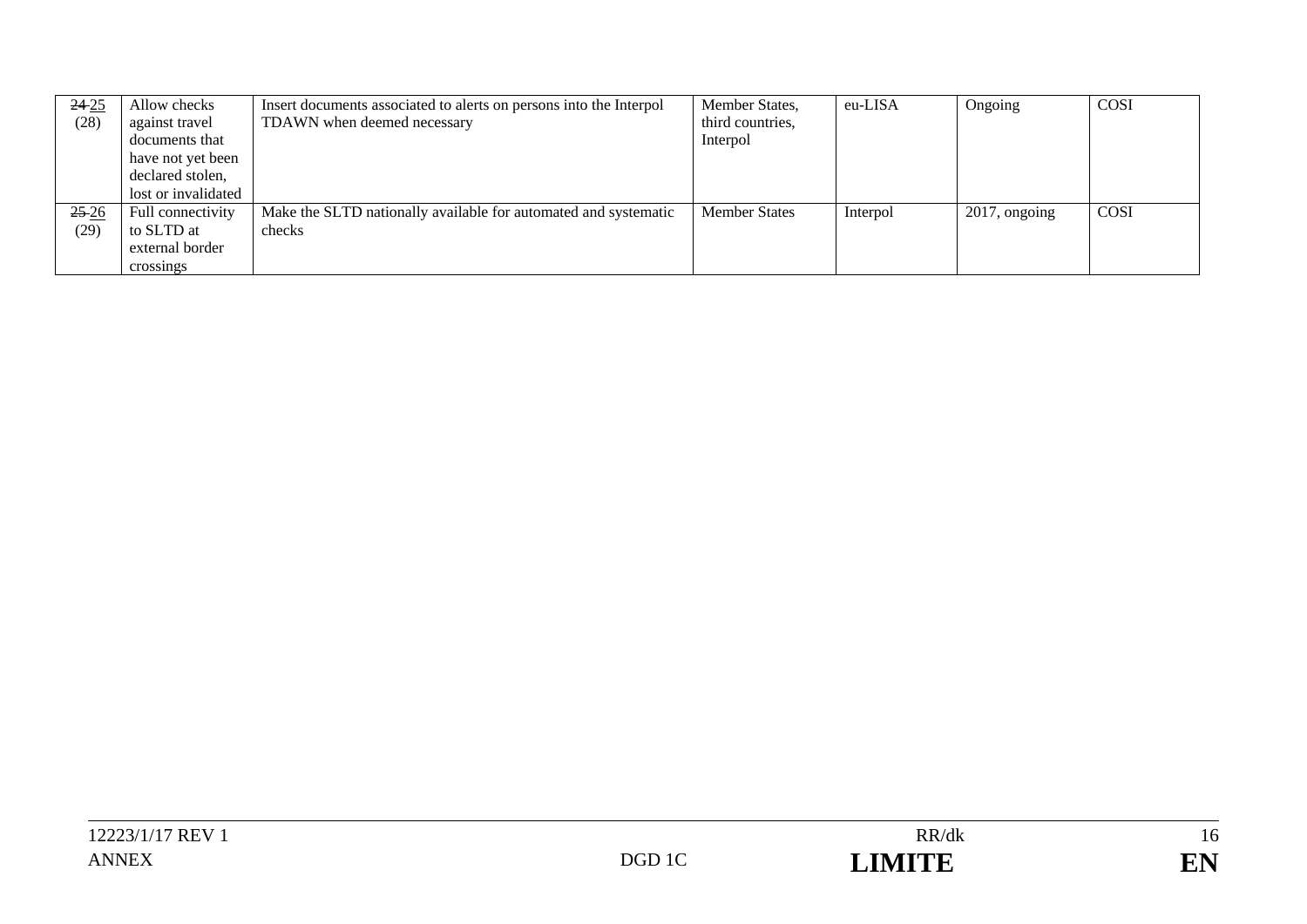# **Theme 3: Develop and share expertise**

| No.       | Objective                                                                   | <b>Action</b>                                                       | <b>Primary</b>       | <b>Stakeholders</b>  | <b>Timetable</b> | <b>Monitoring</b> |
|-----------|-----------------------------------------------------------------------------|---------------------------------------------------------------------|----------------------|----------------------|------------------|-------------------|
| (No. of   |                                                                             |                                                                     | <b>Responsible</b>   |                      |                  |                   |
| initial   |                                                                             |                                                                     | <b>Party/Parties</b> |                      |                  |                   |
| action)   |                                                                             |                                                                     |                      |                      |                  |                   |
| $26 - 27$ | Ensure that                                                                 | Share good practices on cooperation with third partners in relation | Member States,       | <b>EC</b> Commission | 2017             | COSI              |
| (35)      | national good                                                               | to counterterrorism among Member States MS and third country        | <b>TWP</b>           |                      |                  |                   |
|           | practices                                                                   | partners                                                            |                      |                      |                  |                   |
|           | regarding                                                                   |                                                                     |                      |                      |                  |                   |
|           | cooperation with                                                            |                                                                     |                      |                      |                  |                   |
|           | third countries on                                                          |                                                                     |                      |                      |                  |                   |
|           | counterterrorism                                                            |                                                                     |                      |                      |                  |                   |
|           | are shared                                                                  |                                                                     |                      |                      |                  |                   |
|           | between Member                                                              |                                                                     |                      |                      |                  |                   |
|           | <b>States</b>                                                               |                                                                     |                      |                      |                  |                   |
| $27 - 28$ | Ensure common                                                               | Create joint and multidisciplinary training for CT, border and law  | Member States,       | SIS/SIRENE,          | 2017             | COSI              |
| (36)      | understanding                                                               | enforcement experts in cooperation with existing expert groups      | CEPOL, Frontex       | TWP, SIS VIS         |                  |                   |
|           | between end                                                                 | such as SIS/SIRENE, regarding the detection of travel movements     |                      | Committee            |                  |                   |
|           | users, regarding                                                            | of persons involved in terrorism and terrorism related activity     |                      |                      |                  |                   |
|           | the detection of                                                            |                                                                     |                      |                      |                  |                   |
|           | travel movements                                                            |                                                                     |                      |                      |                  |                   |
|           |                                                                             |                                                                     |                      |                      |                  |                   |
|           |                                                                             |                                                                     |                      |                      |                  |                   |
|           |                                                                             |                                                                     |                      |                      |                  |                   |
|           |                                                                             |                                                                     |                      |                      |                  |                   |
|           | of persons<br>involved in<br>terrorism and<br>terrorism related<br>activity |                                                                     |                      |                      |                  |                   |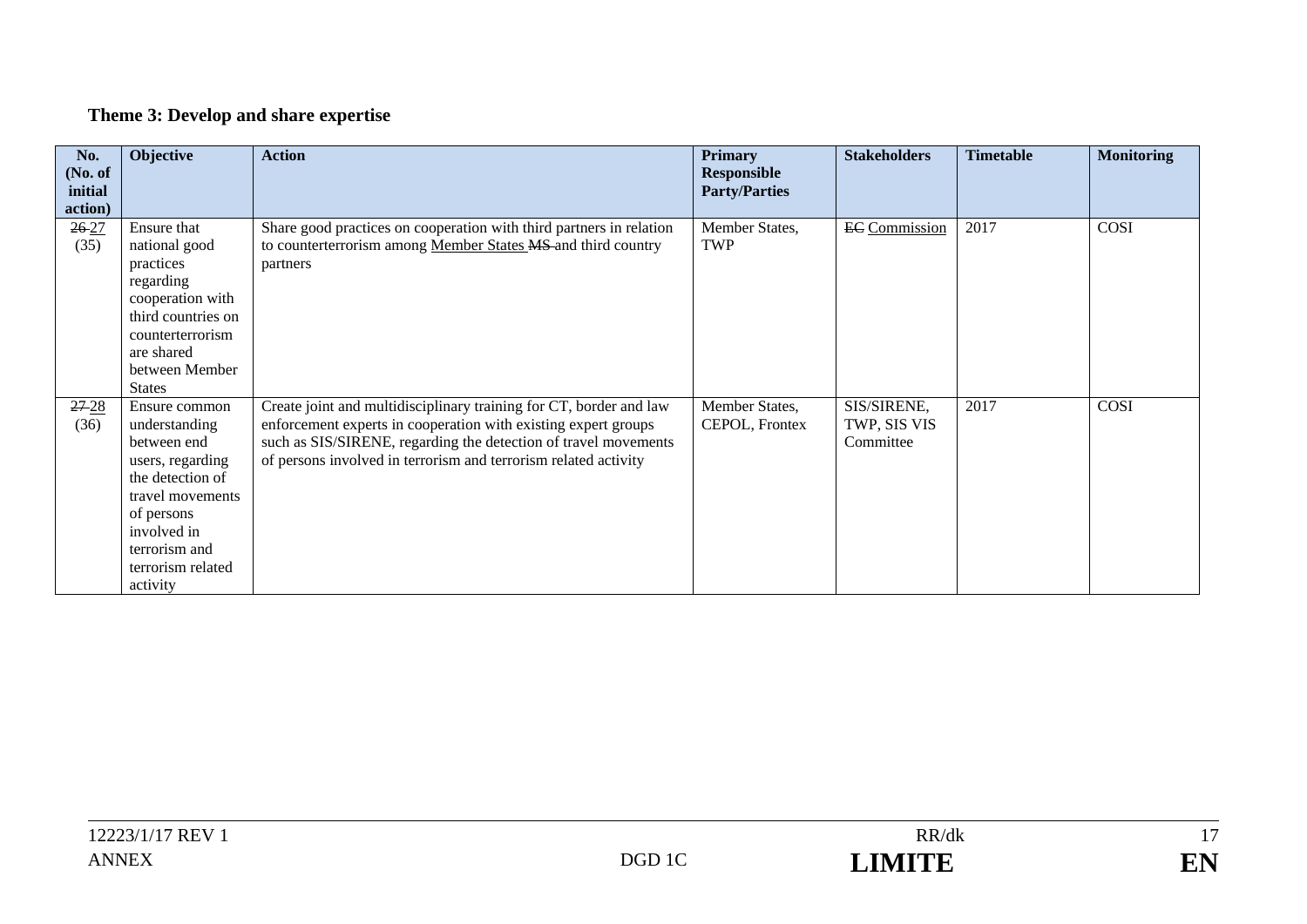| No.<br>(No. of<br>initial<br>action) | Objective                                                                                                    | Action                                                                                                                                                         | Primary<br>Responsible<br>Party/Parties                                                           | Stakeholders                                                  | Timetable                                                          | Monitoring                    |
|--------------------------------------|--------------------------------------------------------------------------------------------------------------|----------------------------------------------------------------------------------------------------------------------------------------------------------------|---------------------------------------------------------------------------------------------------|---------------------------------------------------------------|--------------------------------------------------------------------|-------------------------------|
| 28-29<br>(37,<br>38)                 | Ensure<br>compatible<br>national<br>implementation of<br>the PNR-directive<br>in the Member<br><b>States</b> | A) Continue the activities of the operational PNR informal<br>working groups<br>B) Provide Ttechnical assistance from MS in the construction of<br><b>PIUs</b> | A) Presidency,<br><b>Member States and</b><br>Commission, Chair<br>of IWG PNR<br>B) Member States | PIUs in<br>Member States,<br>DAPIX,<br>Europol,<br>Commission | A) Ongoing 2018<br>B) Ongoing,<br>implementation<br>by 25 May 2018 | Not<br>applicableDAPIX        |
| 29(38)                               | Build on national<br>experience in the<br>setting up of new<br><b>PHIs</b>                                   | Technical assistance from MS in construction of PIUs                                                                                                           | <b>Member States</b>                                                                              | <b>DAPIX</b>                                                  | Ongoing                                                            | Not applicable                |
| 30<br>$(39)^{12}$                    | Agree on how<br>information is<br>shared between<br>PIUs and with<br>third countries<br>where possible       | Study on technical features for information sharing                                                                                                            | <b>Member States.</b><br>Commission<br>Europol,                                                   | <b>DAPIX</b>                                                  | 2018                                                               | Not applicable                |
| $3 + 30$<br>(40)                     | Make full use of<br>Europol databases<br>to support PIUs<br>Ensure access of<br>Europol to PNR<br>data       | Define the technical conditions for access to PNR data by<br>Europol                                                                                           | Member States,<br>Europol,                                                                        | EC<br>Commission.<br><b>DAPIX</b>                             | 2017 2018                                                          | <b>Not</b><br>applicableDAPIX |

# **Theme 4: National detection capabilities by PIUs Implementation of EU PNR Directive**

<sup>12</sup> Moved to completed actions.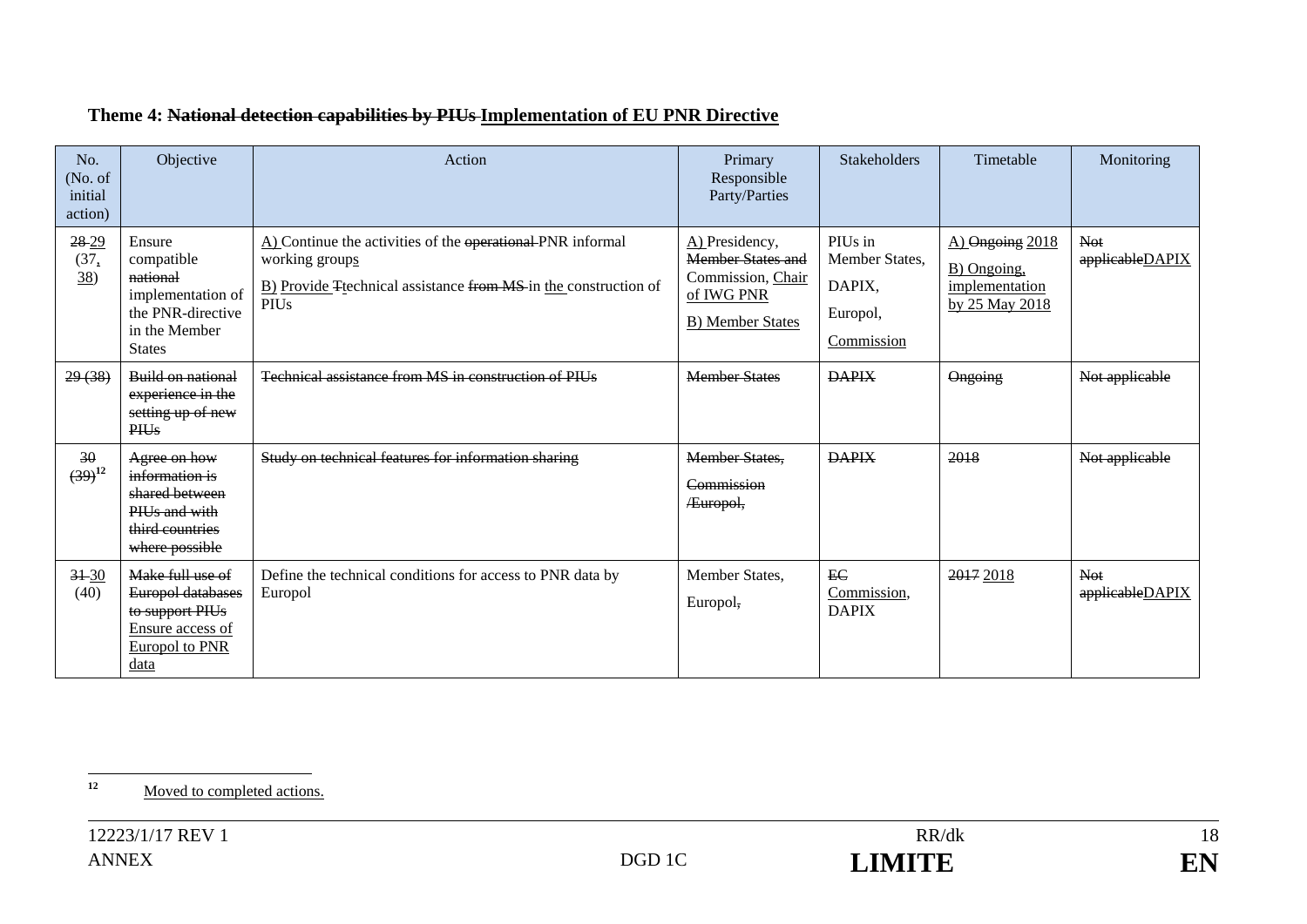### **CHAPTER 4: BORDER MANAGEMENT AND MIGRATION**

### **Theme 1: Closing information gap – updating and creating systems**

| No.<br>No. of<br>initial<br>action) | Objective                                                                                                                                                                                              | <b>Action</b>                                                                                                                                                                                                                                                                                                                                                                                                                                                               | <b>Primary</b><br><b>Responsible</b><br><b>Party/Parties</b> | <b>Stakeholders</b>                                        | <b>Timetable</b>                                                 | <b>Monitoringm</b><br>echanism |
|-------------------------------------|--------------------------------------------------------------------------------------------------------------------------------------------------------------------------------------------------------|-----------------------------------------------------------------------------------------------------------------------------------------------------------------------------------------------------------------------------------------------------------------------------------------------------------------------------------------------------------------------------------------------------------------------------------------------------------------------------|--------------------------------------------------------------|------------------------------------------------------------|------------------------------------------------------------------|--------------------------------|
| $32 - 31$<br>(42)                   | Register entry and<br>exit at the EU<br>external borders<br>of third country<br>nationals<br>(including)<br>contributing to<br>return) admitted<br>for a short stay as<br>well as refusals of<br>entry | A) The Commission to Start preparing the necessary implementing<br>acts to ensure interoperability of related to the new Entry/Exit<br>System<br>B) eu LISA to pPrioritise preparations for the development and<br>implementation of the Exit/Entry System                                                                                                                                                                                                                  | Member States, A)<br>Commission and<br>EP<br>B) eu-LISA      | Member States,<br>eu-LISA                                  | A) Ongoing, to be<br>completed by<br>December 2017<br>B) Ongoing | SCIFA/<br>COSI/WP<br>Frontiers |
| $33 - 32$<br>(41)                   | Register entry and<br>exit at the EU<br>external borders<br>of persons<br>enjoying free<br>movement and<br>other TCNs who<br>are not included<br>in the scope of<br><b>EES</b>                         | Commission to Eexplore as soon as possible, after discussions<br>among the relevant stakeholders about the possible need for the<br>systematic recording of border crossings of all EU citizens, the<br>proportionality and feasibility of such systematic recording, for<br>example, in a dedicated database, including other TCNs who are<br>not included in the scope of EES (long stay visas, residence<br>permits, residence cards and local border crossing permits). | Commission                                                   | Commission,<br>Member States.<br>eu LISA, EDPS,<br>Frontex | IQ 2018<br>(Feasibility study<br>finalised in<br>September 2017) | SCIFA/<br>COSI/WG<br>Frontiers |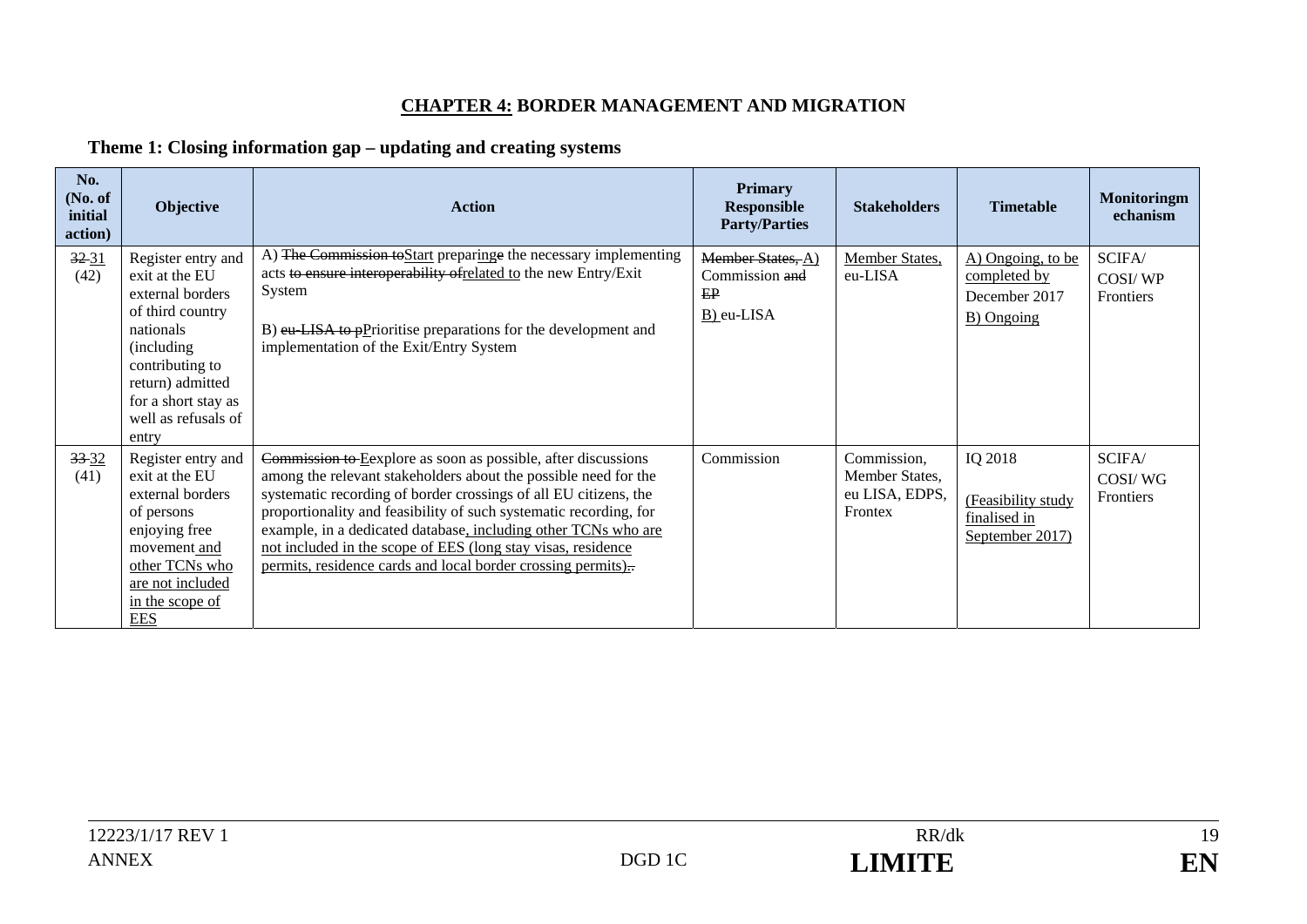| $34-33$<br>(43)   | Close the<br>information gap<br>on visa-free<br>travellers                                                   | A) Complete negotiations on EU-European Travel Information and<br>Authorisation System (ETIAS).<br>B) The Commission together with cu-LISA, Europol and, Frontex<br>to eEnsure rapid implementation of the ETIAS system.                                                                                                                                                                       | A) Co-legislators<br>B) Commission<br>together with eu-<br>LISA, Europol and,<br>Frontex and<br><b>Member States</b> | Commission,<br>Member States,<br>eu-LISA, EDPS.<br>Frontex,<br>Europol | A) December<br>2017<br>B)20172018-2020 | <b>SCIFA/WG</b><br>Frontiers and<br><b>VISA</b> |
|-------------------|--------------------------------------------------------------------------------------------------------------|------------------------------------------------------------------------------------------------------------------------------------------------------------------------------------------------------------------------------------------------------------------------------------------------------------------------------------------------------------------------------------------------|----------------------------------------------------------------------------------------------------------------------|------------------------------------------------------------------------|----------------------------------------|-------------------------------------------------|
| $35 - 34$<br>(50) | Address the<br>existing<br>information gap<br>on the (travel)<br>documents of<br>third-country<br>nationals. | Commission to A) uUndertake a feasibility study as a matter of<br>priority for the establishment of a central EU repository containing<br>information on long-stay visas, residence cards and residence<br>permits, consider whether it is appropriate to include local border<br>traffic permits in such a repository.<br>B) Present a legislative proposal based on the outcome of the study | A) Commission<br>B) Commission                                                                                       | Member States.<br>eu-LISA,<br>Frontex<br>Co-legislators                | A) end Q3 2017<br><b>B</b> ) June 2018 | SCIFA/<br>COSI/WG<br>Frontiers                  |

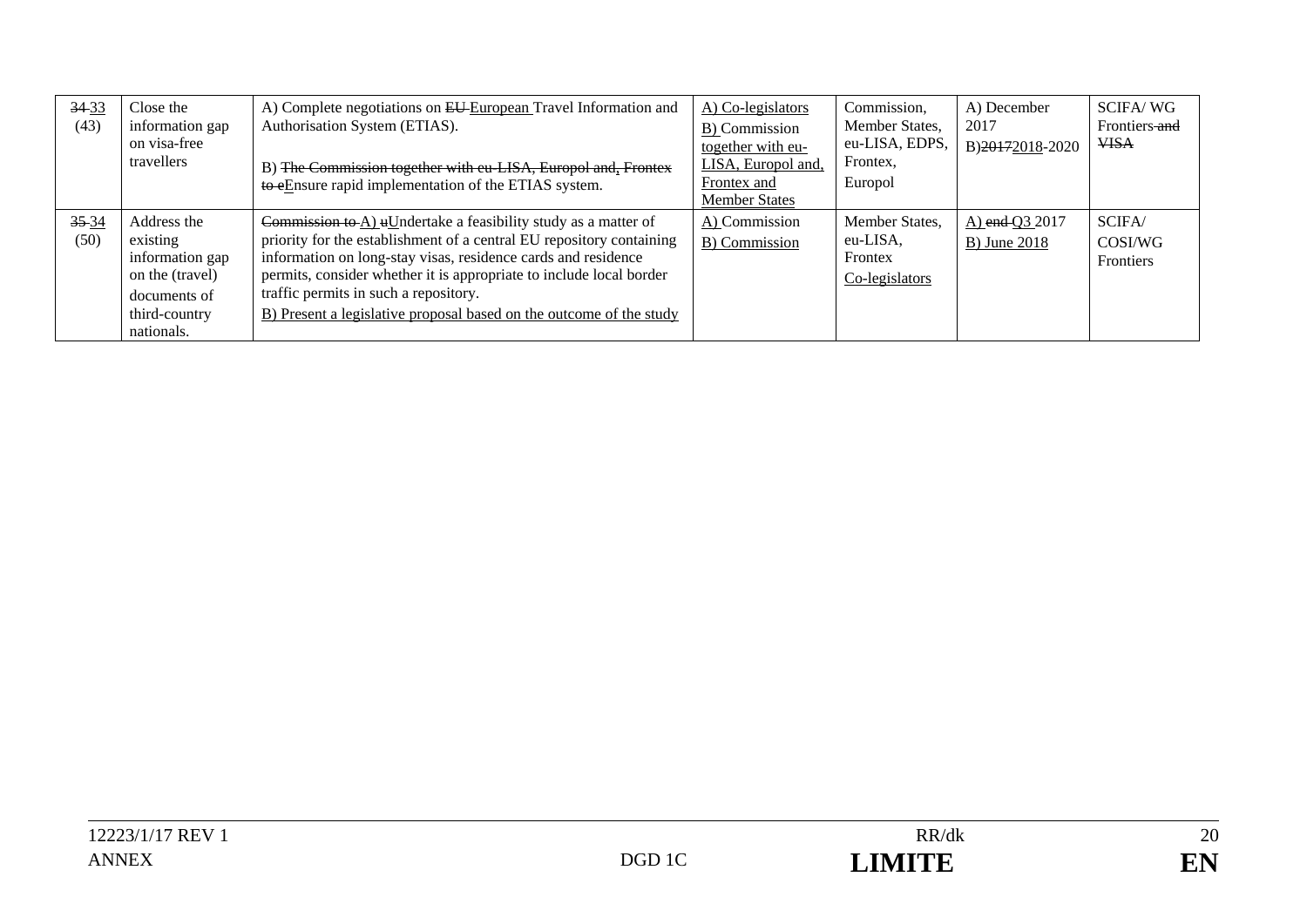# **Theme 2: Optimising cooperation and the use of available tools**

| No. (No.<br>of initial<br>action) | <b>Objective</b>                                                                                                                                                                                                                | <b>Action</b>                                                                                                                                                                                                                                                                                                                                                                                                                                                                                                                                                                                                                                                                                                                                                                                                                                                                                                                                                                                                                                                                                                                                                                      | <b>Primary</b><br><b>Responsible</b><br><b>Party/Parties</b>        | <b>Stakeholders</b>                                                  | <b>Timetable</b>                                    | <b>Monitoring</b><br>mechanism              |
|-----------------------------------|---------------------------------------------------------------------------------------------------------------------------------------------------------------------------------------------------------------------------------|------------------------------------------------------------------------------------------------------------------------------------------------------------------------------------------------------------------------------------------------------------------------------------------------------------------------------------------------------------------------------------------------------------------------------------------------------------------------------------------------------------------------------------------------------------------------------------------------------------------------------------------------------------------------------------------------------------------------------------------------------------------------------------------------------------------------------------------------------------------------------------------------------------------------------------------------------------------------------------------------------------------------------------------------------------------------------------------------------------------------------------------------------------------------------------|---------------------------------------------------------------------|----------------------------------------------------------------------|-----------------------------------------------------|---------------------------------------------|
| $36 - 35$<br>(46)                 | Increase the use<br>of API data for<br>border<br>management and<br>strengthen the<br>information<br>position of EU<br><b>Member States</b><br>MS-on border<br>management (and<br>combating<br>terrorism and<br>organised crime) | A) Establish systematic cross-checking of API data against the SIS<br>and Interpol SLTD database.<br>B) Assess the need to revise the legal basis of processing of API<br>data<br>C) The Commission to uUndertake a feasibility study on a<br>centralised mechanism for API, including the need for a centralised<br>router enabling the interested Member States to have a one-stop-<br>shop connectivity for airlines and providing API data both to<br>national and central systems (EES/VIS, ETIAS).consider the need<br>to create a centralised mechanism for API, including a centralised<br>router that would create a one stop shop connectivity for airlines<br>and enable providing API data both to national and central EU<br>systems. Consider using a centralised API router for PNR<br>data.<br>D) The Commission eConsider extending the feasibility study for<br>the implementation of a centralised API router and also analyse its<br>use for PNR, enabling the interested Member States to have a one-<br>stop-shop connectivity for airlines and providing PNR data to<br>national systems once Member States have implemented the EU<br><b>PNR Directive</b> | A) Member States<br>B) Commission<br>C) Commission<br>D) Commission | Commission,<br>eu-LISA,<br>Frontex and<br>other relevant<br>agencies | A) End 2017<br>B) 2018<br>C) 2Q 2018<br>D) end 2018 | <b>COSI</b><br>SCIFA/<br><b>WG</b> Frontier |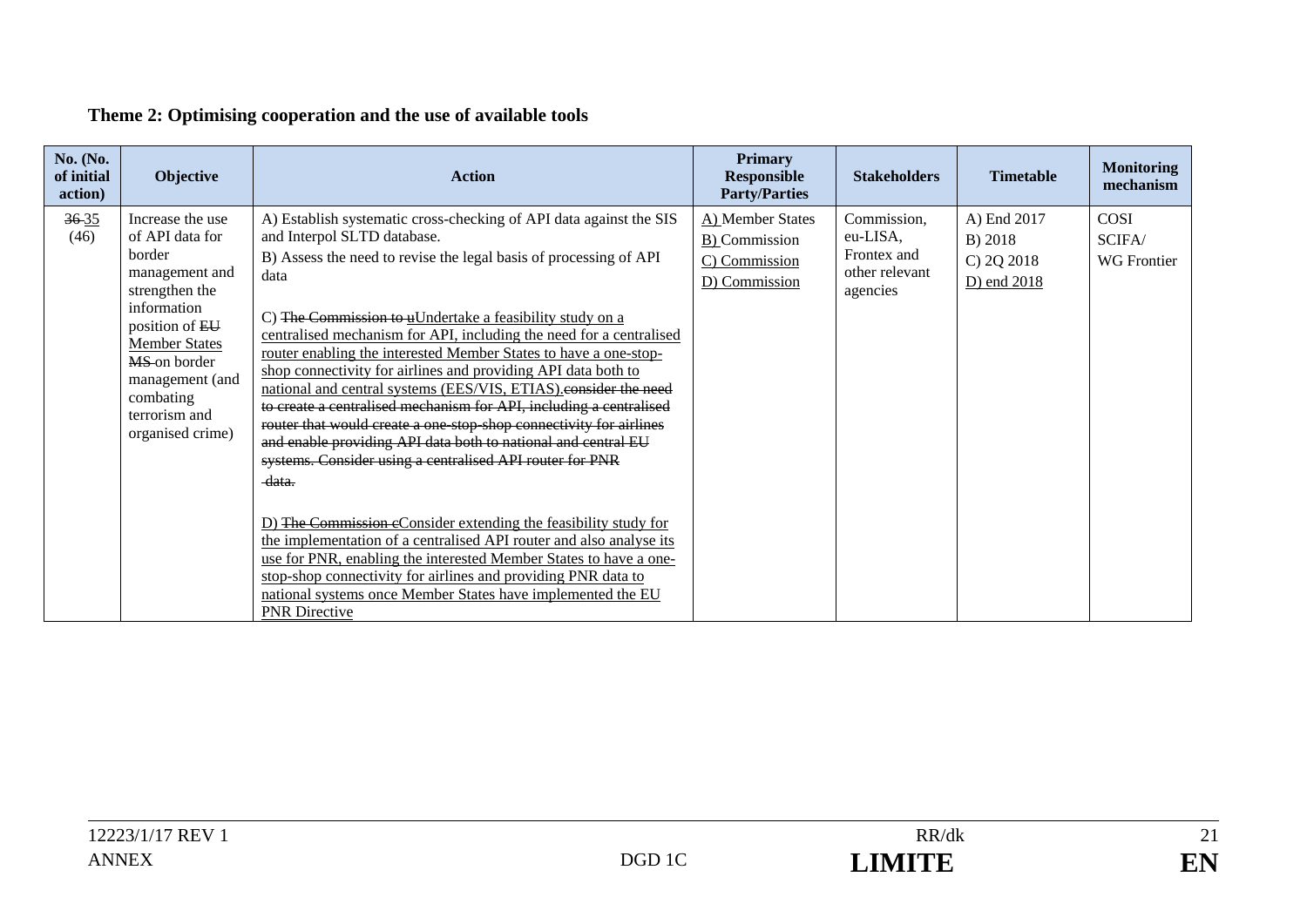| $37-36$<br>(48) | Enhance the<br>functionalities and<br>use of the VIS. | <b>BA)</b> Member States to rRedouble efforts to fully use the VIS, in<br>particular at external borders, in order to verify the identity of the<br>visa holders and the authenticity of the visa.                                                                             | A) Member States<br>B) Commission                           | eu-LISA<br>Member States,<br>Europol | $\underline{BA}$ Ongoing<br>AB) 2018 | SCIFA/WG<br><b>VISA</b> |
|-----------------|-------------------------------------------------------|--------------------------------------------------------------------------------------------------------------------------------------------------------------------------------------------------------------------------------------------------------------------------------|-------------------------------------------------------------|--------------------------------------|--------------------------------------|-------------------------|
|                 |                                                       | $\overline{AB}$ ) Examine further improvements of the VIS with a possible<br>need for amending the legal base, including a possibility for a of a<br>central EU repository containing information on long-stay visas,<br>residence cards and residence permits (see Action 35) |                                                             |                                      |                                      |                         |
| 38-37<br>(49)   | Revision of the<br>EURODAC<br>Regulation              | Conclude Nnegotiations on the legal proposal on Eurodac,<br>including facilitating broadening access for law enforcement,<br>asylum and migration authorities to EURODAC                                                                                                       | <b>Member States,</b><br>Commission and<br>EPCo-legislators | eu LISA                              | End 2017                             | SCIFA/<br>WG Asylum     |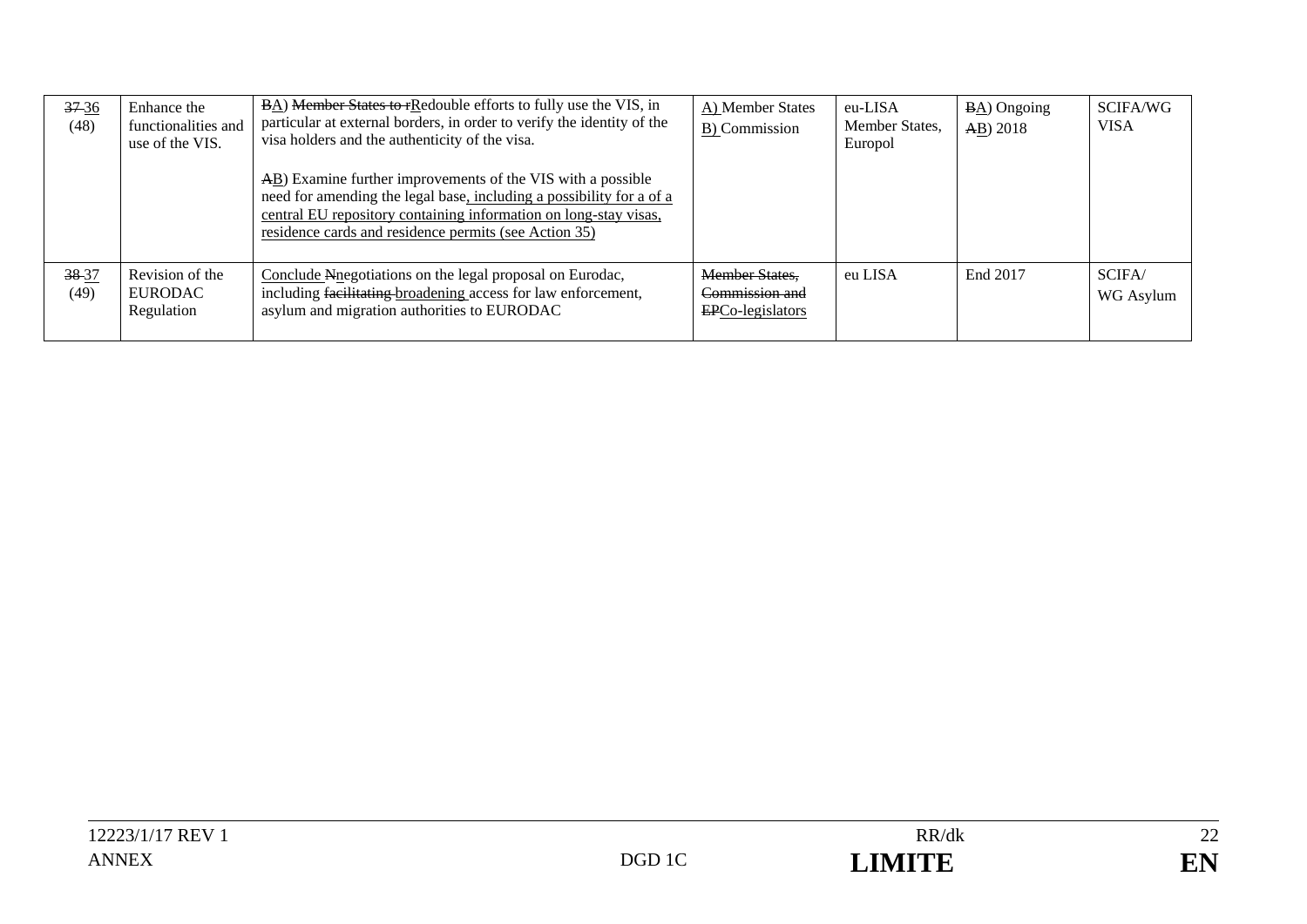# **Theme 3: Enhancing hotspots**

| <b>No.</b> (No.<br>of initial<br>action) | Objective                                                                                                                                            | <b>Action</b>                                                                                                                                                                                                                                                                                                                                                                                                                                                                                                                                                                    | <b>Primary</b><br><b>Responsible</b><br><b>Party/Parties</b>                                                                                                                        | <b>Stakeholders</b>                         | <b>Timetable</b> | <b>Monitoring</b><br>mechanism |
|------------------------------------------|------------------------------------------------------------------------------------------------------------------------------------------------------|----------------------------------------------------------------------------------------------------------------------------------------------------------------------------------------------------------------------------------------------------------------------------------------------------------------------------------------------------------------------------------------------------------------------------------------------------------------------------------------------------------------------------------------------------------------------------------|-------------------------------------------------------------------------------------------------------------------------------------------------------------------------------------|---------------------------------------------|------------------|--------------------------------|
| 39-38<br>(44)                            | Enhance security<br>checks in hotspots<br>and in the course<br>of the relocation<br>process                                                          | A) In order to improve both the timing and execution of each<br>security check, clearly define each step should be clearly defined in<br>the SOPs of the hotspot and relocation workflow.<br>B) Provide Aaccess should be provided to the relevant databases<br>SIS, EU VIS, Eurodac, Interpol databases and Europol databases.<br>C) Ensure exchange of good quality fingerprints and images of<br>good quality-before relocation.<br>D) In case of a rejected relocation file because of security concerns,<br>share this information should be shared with all Member States. | A) EU agencies $\&$<br>Hhost MS (EL $\&$<br>and $IT$ )<br>B) Host MS (EL<br>and IT) and EU<br>agencies<br>C) Host MS (EL<br>and IT) and EU<br>agencies<br>D) Host MS (EL<br>and IT) | Member States,<br>Commission<br>EU agencies | Immediate        | SCIFA/<br>COSI/WG<br>Asylum    |
| 40-39<br>(45)                            | Enhance<br>operational<br>cooperation of EU<br><b>Member States</b><br>MS-on migrant<br>smuggling<br>through their<br>activities in the<br>hotspots. | All agencies need to eContinue to make the necessary resources<br>available.                                                                                                                                                                                                                                                                                                                                                                                                                                                                                                     | Frontex, Europol,<br>eu-LISA, EASO                                                                                                                                                  | <b>Member States</b>                        | Immediate        | SCIFA/<br><b>COSI</b>          |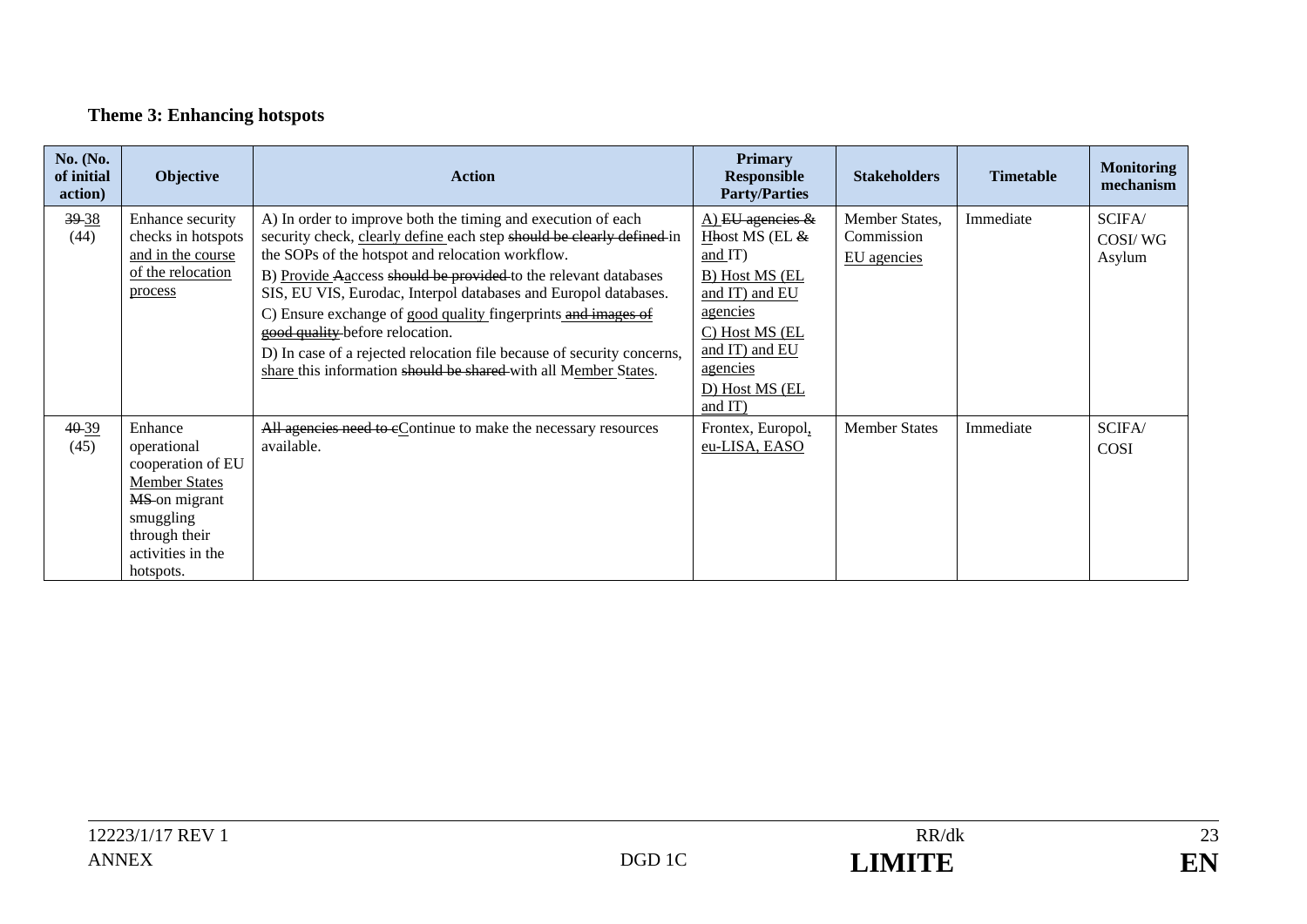| No. (No.<br>of initial<br>action) | Objective                                                                                                                                                                                                     | <b>Action</b>                                                                                                                                                                                                                                                                                                                                                                                                                                                                                                                                                                                                                                                                                                                                                      | <b>Primary</b><br><b>Responsible</b><br><b>Party/Partie</b>              | <b>Stakeholder</b><br>S                                 | <b>Timetable</b> | Monitori<br>ng<br>mechani<br>sm | Implementation                                                                                                                                                                                                                                                                                                                                                                                                                                                            |
|-----------------------------------|---------------------------------------------------------------------------------------------------------------------------------------------------------------------------------------------------------------|--------------------------------------------------------------------------------------------------------------------------------------------------------------------------------------------------------------------------------------------------------------------------------------------------------------------------------------------------------------------------------------------------------------------------------------------------------------------------------------------------------------------------------------------------------------------------------------------------------------------------------------------------------------------------------------------------------------------------------------------------------------------|--------------------------------------------------------------------------|---------------------------------------------------------|------------------|---------------------------------|---------------------------------------------------------------------------------------------------------------------------------------------------------------------------------------------------------------------------------------------------------------------------------------------------------------------------------------------------------------------------------------------------------------------------------------------------------------------------|
| $41-40(1)$                        | Identify -<br>operational and<br>legal obstacles<br>in order to<br>improve the<br>availability of<br>information and<br>the subsequent<br>follow up                                                           | Undertake a gap and needs analysis among<br>Member States law enforcement authorities<br>and including public prosecution, EU JHA<br>agencies and customs authorities from a<br>legal, operational, behavioural and (IT)<br>system/technical point of view on the<br>availability of information in existing and<br>pursued EU information instruments to<br>identify redundancies and blind spots. This<br>analysis should include an in-depth<br>evaluation of the factual operational and<br>legal obstacles (including the way principles<br>are applied) and challenges in order to<br>improve the follow-up to information<br>exchange in law enforcement and criminal<br>justice systems and to look at possible<br>bridges with border management systems. | Commission<br>(High Level<br>Expert<br>Group)<br>Member<br><b>States</b> | Europol<br>Eurojust<br>Frontex<br>eu-LISA<br><b>FRA</b> | May 2017         | COSI                            | The High-Level Expert Group on Information<br>Systems and Interoperability (HLEG), in place<br>since 20 June 2016, aimed to identify and address<br>shortcomings and information and knowledge gaps,<br>caused by the complexity and fragmentation of<br>information systems at European level or for other<br>reasons. Its final report including the<br>recommendations on the way forward is set out in<br>8434/1/17 REV 1. The action can be considered<br>completed. |
| $42 - 41(4)$                      | Pursue<br>interoperability<br>solutions,<br>creating but not<br>necessarily<br>ending with a<br>one-stop-shop<br>information<br>solutions at<br>national and<br>European level<br>through single<br>interface | B) Study the best practices in Member States<br>for providing real-time mobile access for<br>practitioners to certain information sources,<br>generation of location-aware signals and<br>alerts and capabilities to provide real-time<br>information, including live audio and video                                                                                                                                                                                                                                                                                                                                                                                                                                                                              | Member<br><b>States</b>                                                  | <b>ENLETS</b>                                           | B) June<br>2017  | <b>LEWP</b>                     | Action (B): Following the invitation by the LEWP<br>at its meeting on 21 April 2017, ENLETS studied<br>best practices in relation to mobile solutions for<br>practitioners and presented them to the LEWP on<br>15 June 2017 (10127/17). The action can be<br>considered completed.                                                                                                                                                                                       |

### **CHAPTER 5: COMPLETED ACTIONS**

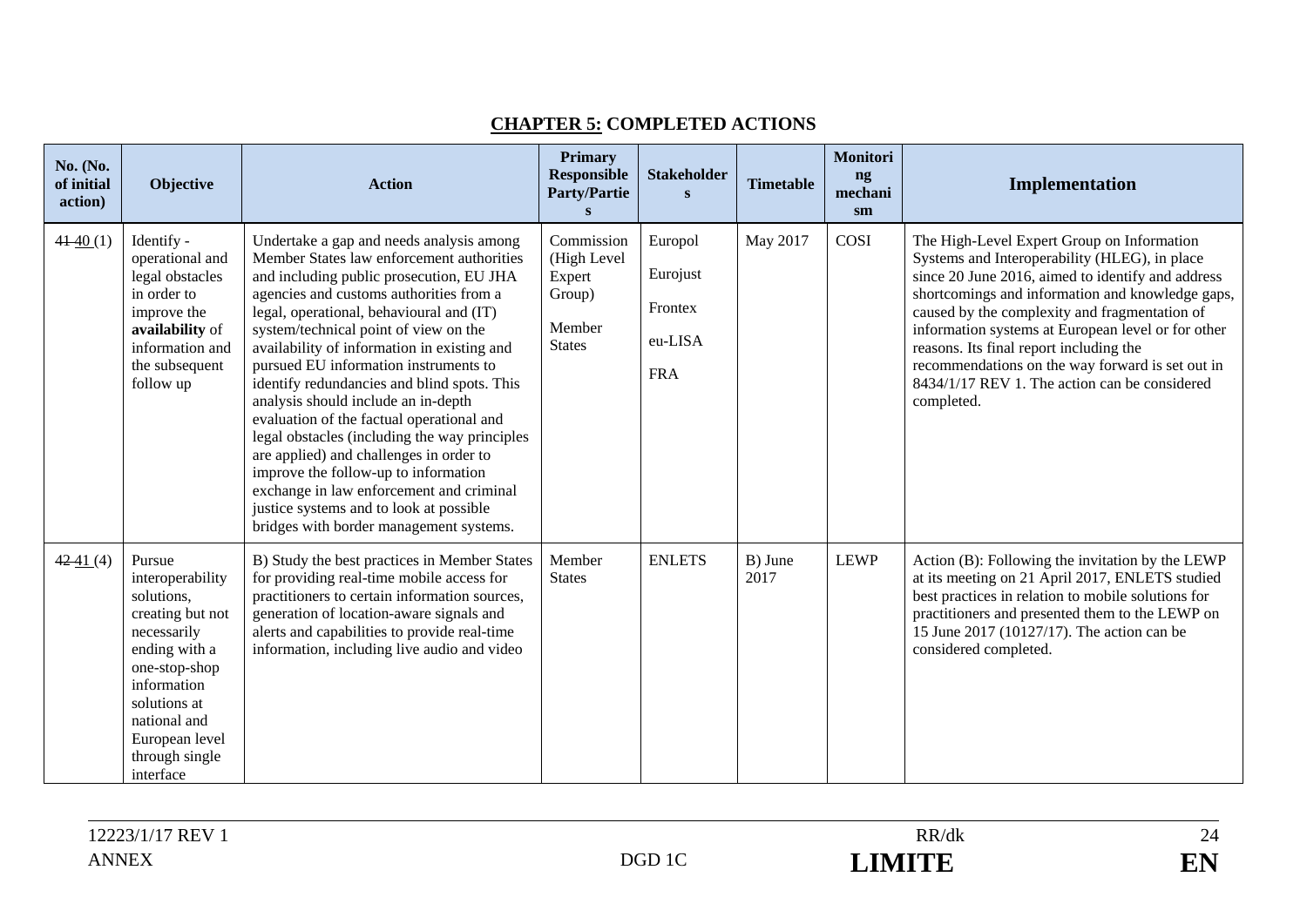|        | solutions for<br><b>Member States</b><br>in view of<br>feeding and<br>searching<br>national,<br>European (e.g.<br>SIS) and<br>international<br>(e.g. Interpol)<br>information<br>systems |                                                                                                                                                                                                                                             |                                                       |                                                    |          |              |                                                                                                                                                                           |
|--------|------------------------------------------------------------------------------------------------------------------------------------------------------------------------------------------|---------------------------------------------------------------------------------------------------------------------------------------------------------------------------------------------------------------------------------------------|-------------------------------------------------------|----------------------------------------------------|----------|--------------|---------------------------------------------------------------------------------------------------------------------------------------------------------------------------|
| 42(7)  | Improve cross-<br>border law<br>enforcement<br>cooperation<br>between SPOCs<br>and information<br>exchange                                                                               | E) Consider the establishment of common<br>platform (Working Party within the Council<br>or Support group to DAPIX) in order to<br>carry out regular meetings between the<br>Heads of SPOC to discuss up-to-date issues.<br>$\overline{13}$ | Member<br><b>States</b>                               | Member<br><b>States</b>                            | 2017     | <b>DAPIX</b> | The first meeting of the Heads of SPOC will be<br>held on 7-8 November 2017 in Tallinn. The action<br>can be considered completed.                                        |
| 43(17) | Create a joint<br>understanding<br>of when a<br>person should<br>be entered in the<br>SIS regarding<br>terrorism and<br>terrorism related<br>activity                                    | Agree on indicative criteria for inserting<br>terrorism related SIS alerts                                                                                                                                                                  | Member<br>States, TWP,<br><b>SIS VIS</b><br>Committee | <b>MS</b><br><b>(SIRENE)</b><br>Bureau)<br>eu-LISA | May 2017 | COSI         | The indicative criteria were agreed at the<br>SIS/SIRENE Working Party on 17/05/2017 on the<br>basis of 8806/17, and were inserted in the SIS Best<br>Practice Catalogue. |

**<sup>13</sup>** Current action x of IMS

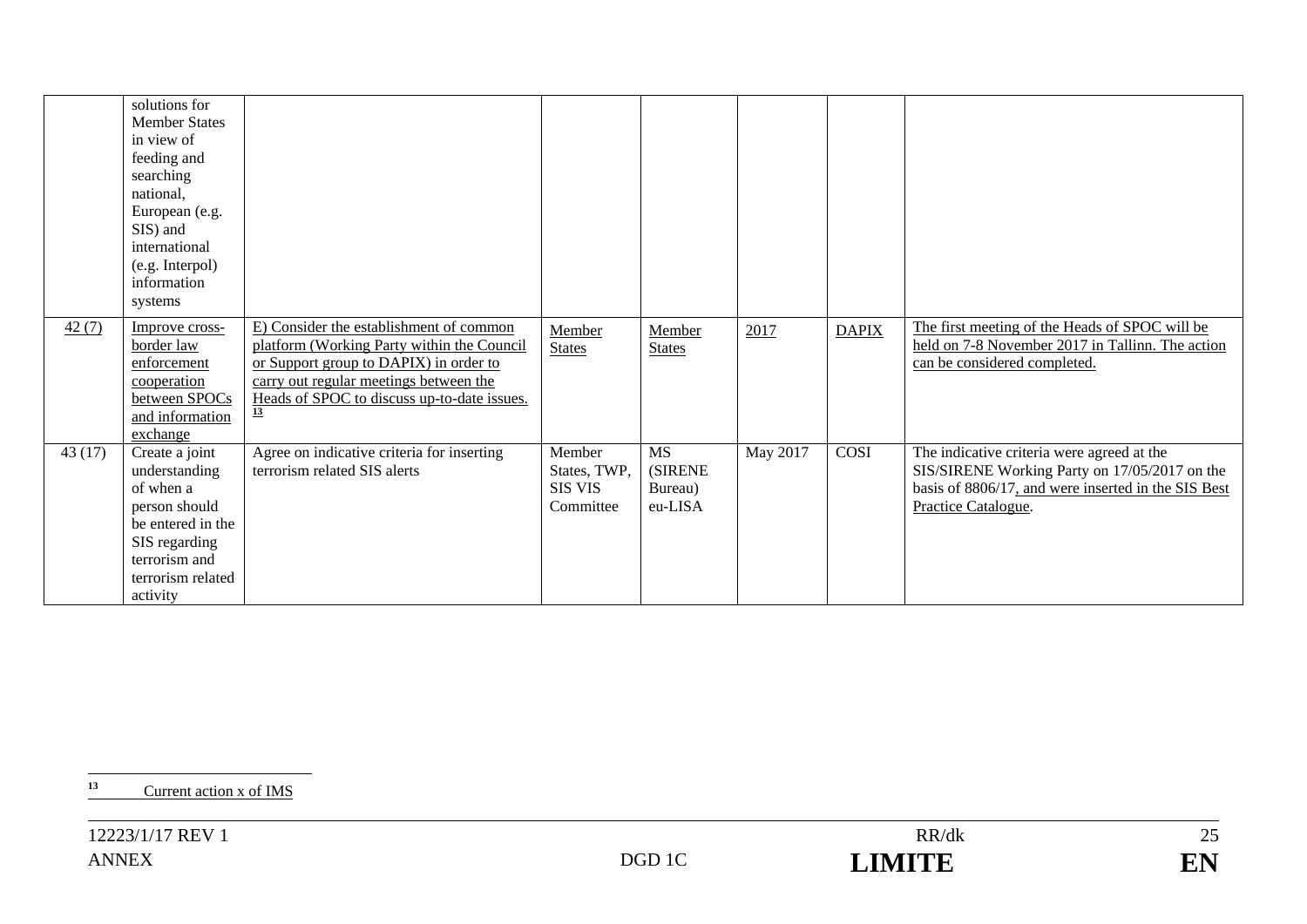| 44(19) | Ensure clear<br>indication to<br><b>SIRENE</b><br>Bureaux and<br>SIS end users<br>that an alert<br>concerns a<br>person involved<br>of terrorism or<br>terrorism related<br>activity | Use of marker 'terrorism related activity'<br>where applicable                                                                                                                                                 | Member<br><b>States</b>  | <b>SIS VIS</b><br>Committee,<br><b>SIRENE</b><br><b>Bureaux</b><br>eu-LISA        | February<br>2017 | COSI | At the joint meeting of the TWP and the<br>SIS/SIRENE Working Party on 15/03/2017, based<br>on the work of G15, as set out in 13777/16,<br>endorsed by the Council at its meeting on<br>18 November 2016, and the agreement at the SIS-<br>VIS Committee on 9 February 2017,<br>Member States were invited to note the following<br>wording, intended for inclusion in the SIRENE<br>Manual:<br>"When issuing an alert concerning terrorism-<br>related activity under article 36.2 & 36.3 of the SIS<br>II Decision, this information shall be entered in the<br>field 'type offence' unless there are clear<br>operational reasons at national level for not<br>entering this information" (see 6698/17).<br>The action can be considered completed. |
|--------|--------------------------------------------------------------------------------------------------------------------------------------------------------------------------------------|----------------------------------------------------------------------------------------------------------------------------------------------------------------------------------------------------------------|--------------------------|-----------------------------------------------------------------------------------|------------------|------|--------------------------------------------------------------------------------------------------------------------------------------------------------------------------------------------------------------------------------------------------------------------------------------------------------------------------------------------------------------------------------------------------------------------------------------------------------------------------------------------------------------------------------------------------------------------------------------------------------------------------------------------------------------------------------------------------------------------------------------------------------|
| 45(22) | Create a joint<br>understanding<br>on immediate<br>reporting upon a<br>hit in the SIS                                                                                                | Commonly define when 'immediate<br>reporting' is required upon a hit as well as<br>what action should be taken                                                                                                 | TWP.<br>SIS/SIRENE<br>WG | <b>SIRENE</b><br><b>Bureaux</b><br>Commission<br>, eu-LISA                        | March<br>2017    | COSI | At the joint meeting of the TWP and the<br>SIS/SIRENE Working Party on 15/03/2017,<br>Member States were invited to use the 'immediate<br>alert' cautiously (see 6698/17). The action can be<br>considered completed.                                                                                                                                                                                                                                                                                                                                                                                                                                                                                                                                  |
| 46(27) | Ensure that both<br>law enforcement<br>authorities and<br>security services<br>can quickly<br>enter alerts into<br>the SIS                                                           | Where necessary, change national practice to<br>ensure that both law enforcement authorities<br>and security services can insert alerts in the<br>SIS directly without interference of judicial<br>authorities | Member<br><b>States</b>  | Member<br>States'<br><b>SIRENE</b><br><b>Bureaux</b><br>TWP, SIS<br><b>SIRENE</b> | March<br>2017    | COSI | In the first Roadmap implementation report,<br>Member States specified how their national<br>practices were functioning. At the joint meeting of<br>the TWP and the SIS/SIRENE Working Party<br>on 15/03/2017, Member States were invited to<br>facilitate as much as possible the creation of SIS<br>alerts by their competent authorities and to reduce<br>as much as possible any remaining barriers (see<br>6698/17). The action can be considered completed.                                                                                                                                                                                                                                                                                      |
| 47(33) | Ensure<br>connection of<br>Eurojust to the<br><b>Focal Point</b><br>Hydra at<br>Europol                                                                                              | Connect Eurojust to the Focal Point Hydra at<br>Europol                                                                                                                                                        | Eurojust,<br>Europol     | Member<br><b>States</b>                                                           | <b>July 2016</b> | COSI | Action concluded in July 2016.                                                                                                                                                                                                                                                                                                                                                                                                                                                                                                                                                                                                                                                                                                                         |

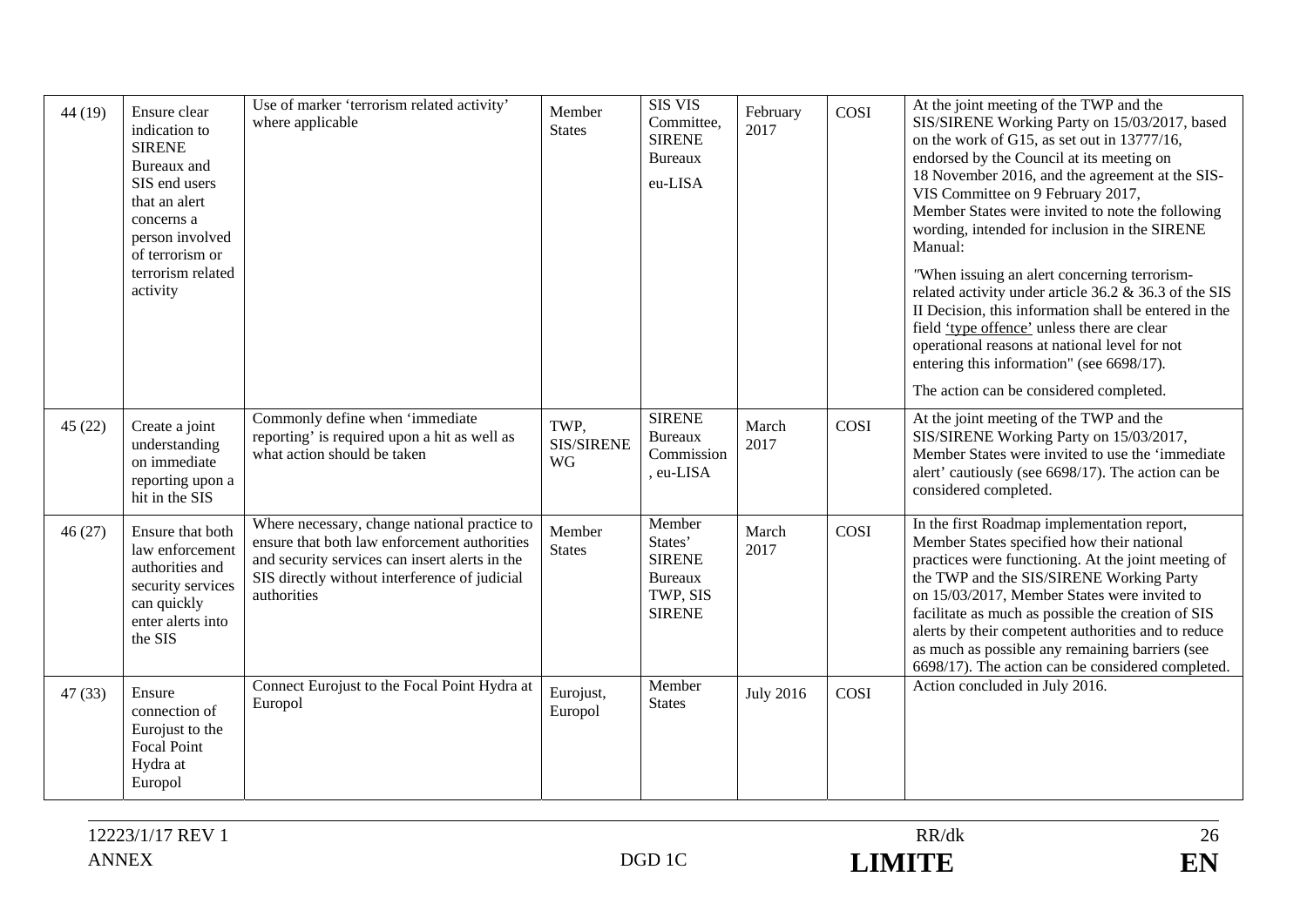| 48 (34)           | Nationally<br>connect<br>counterterrorism<br>experts and<br>other services<br>involved in the<br>detection of<br>travel<br>movements of<br>persons<br>involved in<br>terrorism and<br>terrorism related<br>activity | At national level $-$ if not existing $-$ , it is<br>advisable to create multidisciplinary<br>platforms on the detection of travel<br>movements of persons involved in terrorism<br>and terrorism related activity | Member<br><b>States</b>                      |              | 2016-2017 | COSI         | In the first Roadmap implementation report,<br>24 Member States indicated that multidisciplinary<br>platforms were already in place, so the action can<br>be considered completed.                                        |
|-------------------|---------------------------------------------------------------------------------------------------------------------------------------------------------------------------------------------------------------------|--------------------------------------------------------------------------------------------------------------------------------------------------------------------------------------------------------------------|----------------------------------------------|--------------|-----------|--------------|---------------------------------------------------------------------------------------------------------------------------------------------------------------------------------------------------------------------------|
| $30 - 49$<br>(39) | Agree on how<br>information is<br>shared between<br>PIUs and with<br>third countries<br>where possible                                                                                                              | Study on technical features for information<br>sharing $\frac{14}{3}$                                                                                                                                              | Member<br>States,<br>Commission<br>/Europol, | <b>DAPIX</b> | 2018      | <b>DAPIX</b> | This Action was carried out in the context of IMS<br>action list as Action 3 on Passenger Name Record<br>Data Exchange Pilot (PNR DEP) and has been<br>concluded. The outcome is set out in the final<br>report 10879/17. |

**<sup>14</sup>** Current action 3 of IMS

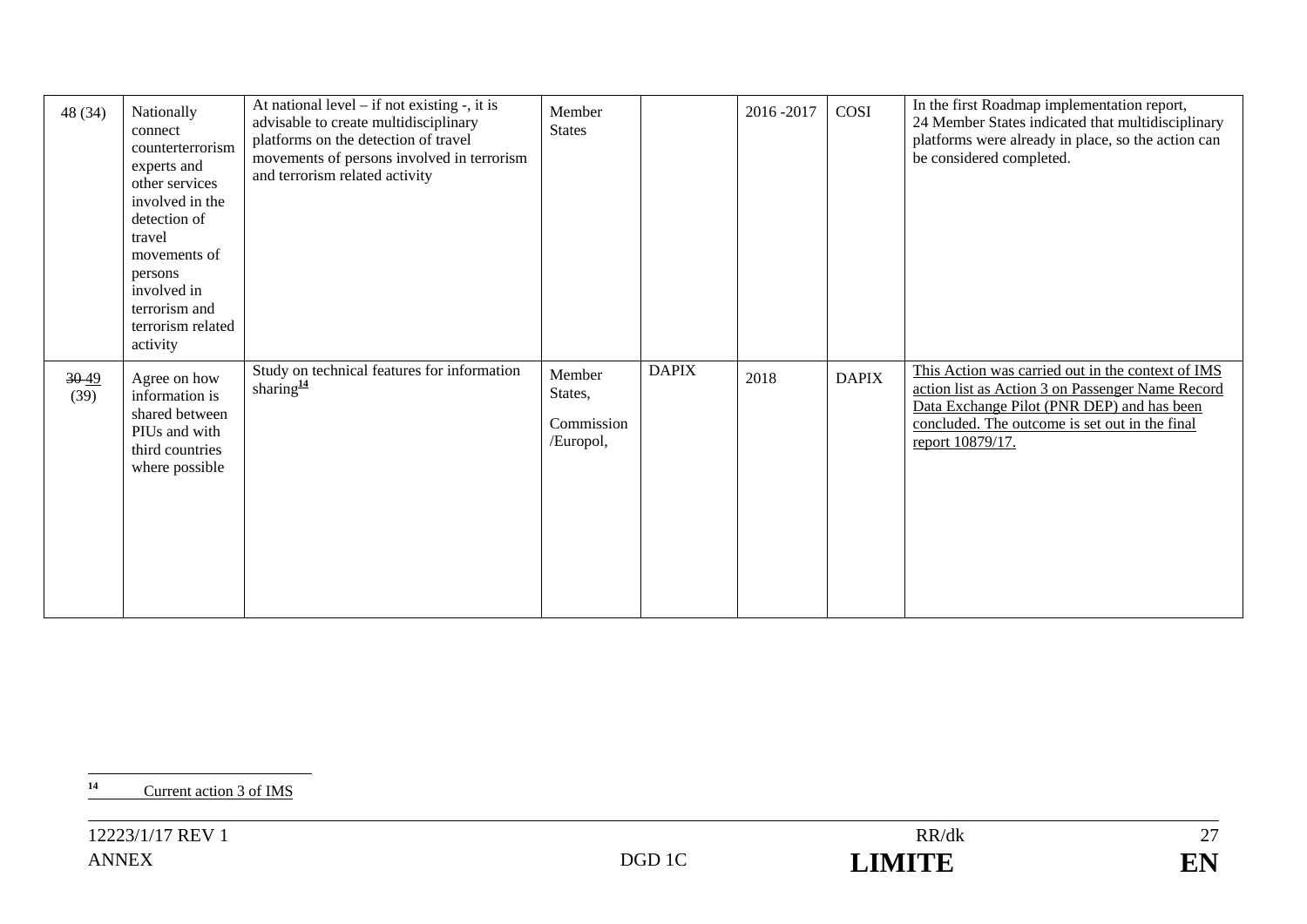# **Overview of Roadmap actions which correspond to actions of the current IMS**  Action List<sup>15</sup>

| <b>Roadmap Action and/or Subaction</b>                                                                                                                                                                                                                                   | <b>IMS Action</b>                                      |  |  |  |
|--------------------------------------------------------------------------------------------------------------------------------------------------------------------------------------------------------------------------------------------------------------------------|--------------------------------------------------------|--|--|--|
| <b>Action 7B</b>                                                                                                                                                                                                                                                         | Action 1                                               |  |  |  |
| Develop training and exchange programmes for SPOC<br>personnel                                                                                                                                                                                                           | A.T.H.E.N.A. - SPOC training                           |  |  |  |
| Action 11                                                                                                                                                                                                                                                                | Action 2                                               |  |  |  |
| Develop the Automation of Data Exchange Process                                                                                                                                                                                                                          | <b>ADEP</b>                                            |  |  |  |
| (ADEP) project                                                                                                                                                                                                                                                           | (Automation of Data Exchange<br>Process)               |  |  |  |
| Action 49                                                                                                                                                                                                                                                                | Action 3                                               |  |  |  |
| Study on technical features for information sharing                                                                                                                                                                                                                      | <b>PNRDEP</b>                                          |  |  |  |
| between PIUs                                                                                                                                                                                                                                                             | (Passenger Name Record Data<br><b>Exchange Pilot</b> ) |  |  |  |
| Action 3B                                                                                                                                                                                                                                                                | Action 4                                               |  |  |  |
| Disseminate common data quality indicators and<br>standards with the help of joint manuals, best practices<br>and expertise among Member States. Develop relevant<br>training modules on data quality for staff responsible for<br>feeding the systems at national level | <b>Enhance Information Quality</b>                     |  |  |  |
| <b>Action 2A</b>                                                                                                                                                                                                                                                         | Action 5                                               |  |  |  |
| Establish a Universal Messaging Format (UMF)<br>governance at EU level, enabling a structured decision-<br>making process and change management mechanism.<br>eu-LISA to invest in the creation of 'translators' between<br>UMF and SIS/VIS                              | Universal Message Format (UMF 3)                       |  |  |  |
| Action 16B                                                                                                                                                                                                                                                               | Action 6                                               |  |  |  |
| Identify key obstacles for:                                                                                                                                                                                                                                              | Prüm DNA post-hit procedures                           |  |  |  |
| i: the connection to the Prüm network;                                                                                                                                                                                                                                   |                                                        |  |  |  |
| ii: the full use of Prüm possibilities;                                                                                                                                                                                                                                  |                                                        |  |  |  |
| iii: solve the obstacles                                                                                                                                                                                                                                                 |                                                        |  |  |  |

 $15$ **<sup>15</sup>** 5307/4/17 REV 4